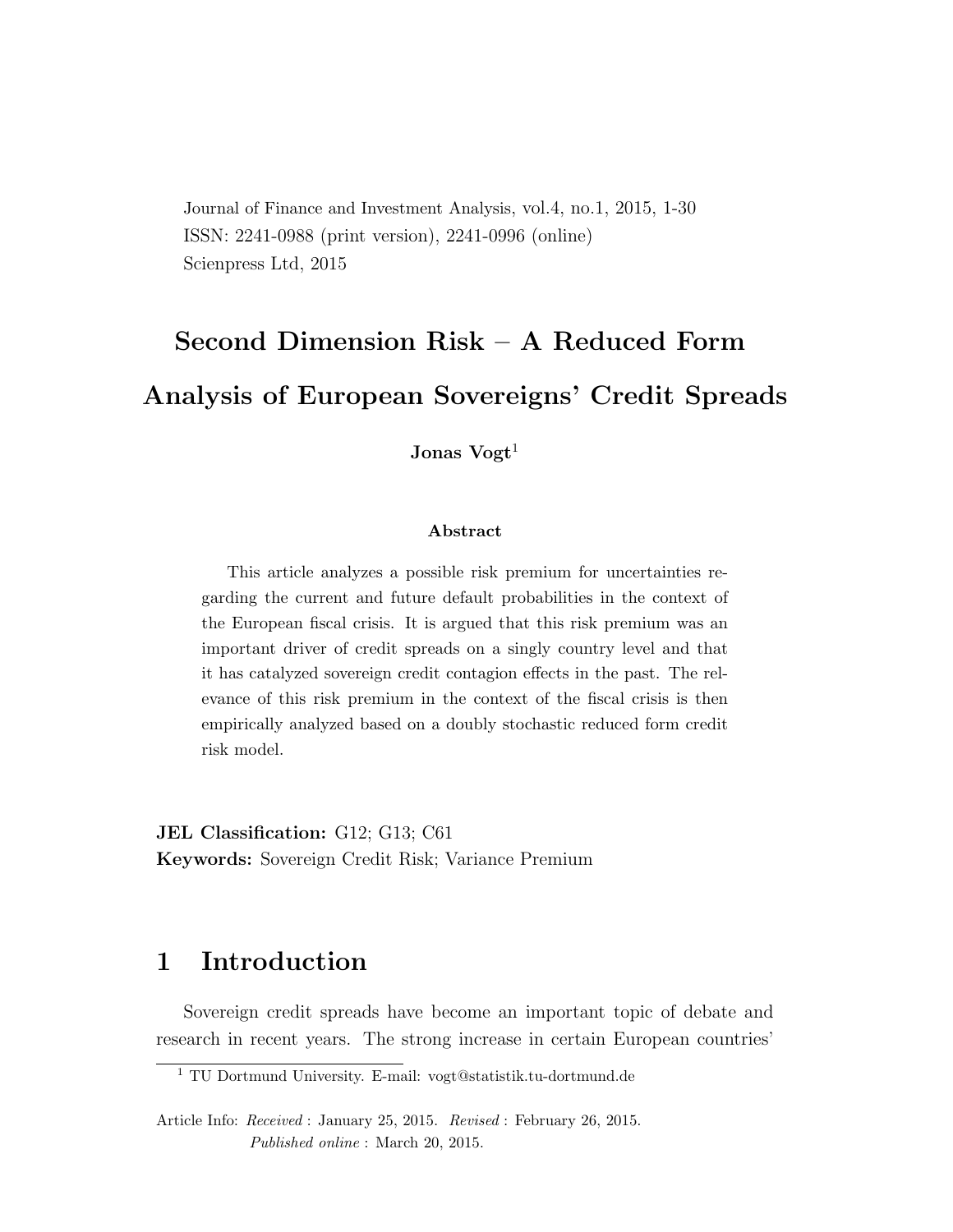credit costs has triggered the current European financial crisis by exposing massive problems to refinance at costs that are affordable in the long run.

This article analyzes one possible driver of credit spreads during the European fiscal crisis: the risk premium that market participants expect because of uncertainties with respect to prospective and current default probabilities. This risk premium does not directly refer to the possibility of a default per se at a given default probability, but it refers to the possibility of unfavorable corrections regarding the default probability. We refer to this premium by the term "second dimension" risk premium.

It is argued in this article that such a risk premium was a very relevant driver of both sovereign credit spreads and correlations of sovereign credit spreads. In the centre of this argument are surprising insights into member countries' true fiscal situations. To test these hypotheses, we estimate a doubly stochastic reduced form credit risk model for several European countries under both a risk-neutral and the actual measure along the likes of Pan and Singleton (2008) [1]. In this context, it is tested whether second dimension risk premiums' correlation increased after the outbreak of the Greek crisis. The model estimation is based on European sovereign "credit default swap" (CDS) data for the years 2008-2012.

Previous work in this area was mostly devoted to other geographic areas or other periods and suggests that sovereign credit spreads are mainly driven by global financial market risk factors approximated by measures like the implied volatility index VIX (see e.g. Kaminsky and Reinhart (2002) [3], Pan and Singleton  $(2008)$  [1], respectively Longstaff et al.  $(2011)$ [16], Favero et al.  $(2010)[5]$ , Zhou et al.  $(2013)[6]$ , Baek et al.  $(2005)[7]$ , Eichengreen and Mody (2000)[8], Mauro et al. (2002)[11], Remolona et al. (2008)[9], Geyer et al.  $(2004)[10]$ . Country specific economic data, on the other hand, did not seem to be very important (see e.g. Alper et al. $(2012)[12]$ ).

This research describes the correlation of sovereign credit spreads as rather strong (see e.g. Kaminsky and Reinhart (2002)[3]), which is often assumed to be mainly caused by global financial market risk measures being important drivers of sovereign spreads. The described findings are also supported in the European sovereign context for the years before 2008 ((De Santis (2012)[13]). The explanatory power of variables like the VIX index with respect to European sovereign credit spreads decreased strongly during the past few years.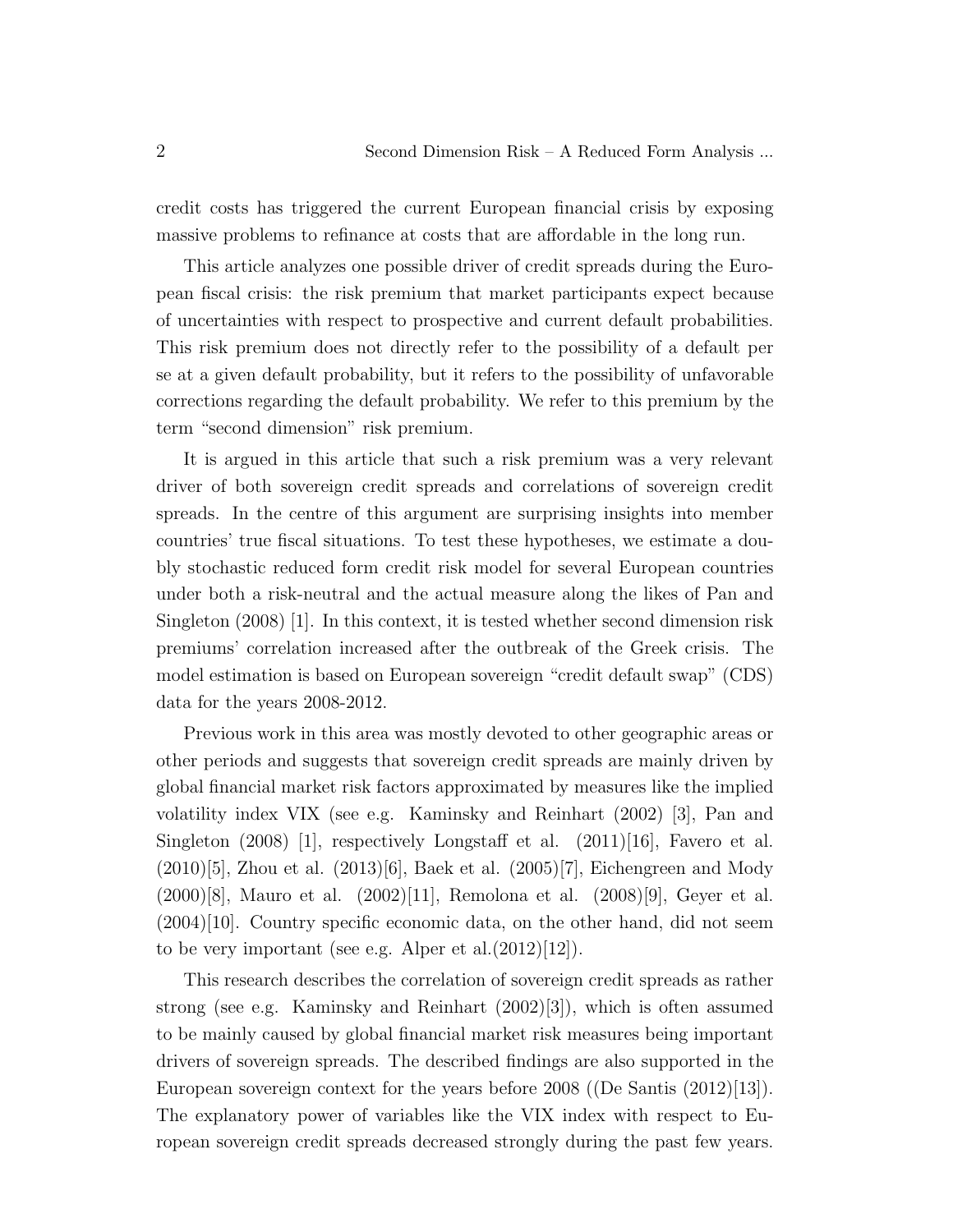The co-movement between spreads of specific countries stays high for this period (c.f. De Santis (2012)[13]).

 $(De Santis (2012)[13]$  suggests that in these years – in the cases of sovereigns like Portugal, Ireland or Spain – spreads are instead largely affected by contagion effects going back to the Greek crisis. This contagion may have been enforced by the bank rescue packages and the related risk transfer from banks to sovereigns (c.f. Ejsing and Lemke  $(2011)[14]$ ). A detailed understanding of how that contagion could have worked technically in the context of the European fiscal crisis is, however, still missing. The present article provides evidence on the relevance of the above risk premium and argues that this risk premium was an important driver of these contagion effects.

Longstaff et al.  $(2011)[16]$  and Pan and Singleton  $(2008)[1]$  analyze the relevance of the second dimension risk premium in a framework similar to the one established here. Their results suggest that the risk premium is highly relevant for the included sovereigns' credit spreads during the respective years. These articles are in opposition to the present one not based on sovereign credit data from the years of the European fiscal crisis and the possible interplay between the events during the European fiscal crisis and the examined risk premium is not analyzed. Moreover, the present article examines correlation between sovereign credit spreads in the context of the second dimension risk premium and whether general financial market nervousness is a relevant factor in this context.

## 2 The modelling framework

We consider a measure space  $(\Omega, \mathcal{F}_1, P)$ , an index set  $S \neq \emptyset^2$  and a Poisson process

$$
\mathcal{P}oi = (Poi_s, s \in S) \tag{1}
$$

driven by the intensity  $\lambda_s$ . This Poisson process generates a filtration  $\mathcal{F}_{1,s}$ :  $\mathcal{F}_{1,s} = \sigma\{Poi_t : 0 \le t \le s\}$  with  $t \in S$ . In this model, the default of a unit is in this model defined as a first jump of this Poisson process and the time of the

<sup>2</sup>One time unit refers in the context of the estimation, which is discussed later on, to one year (and not one day).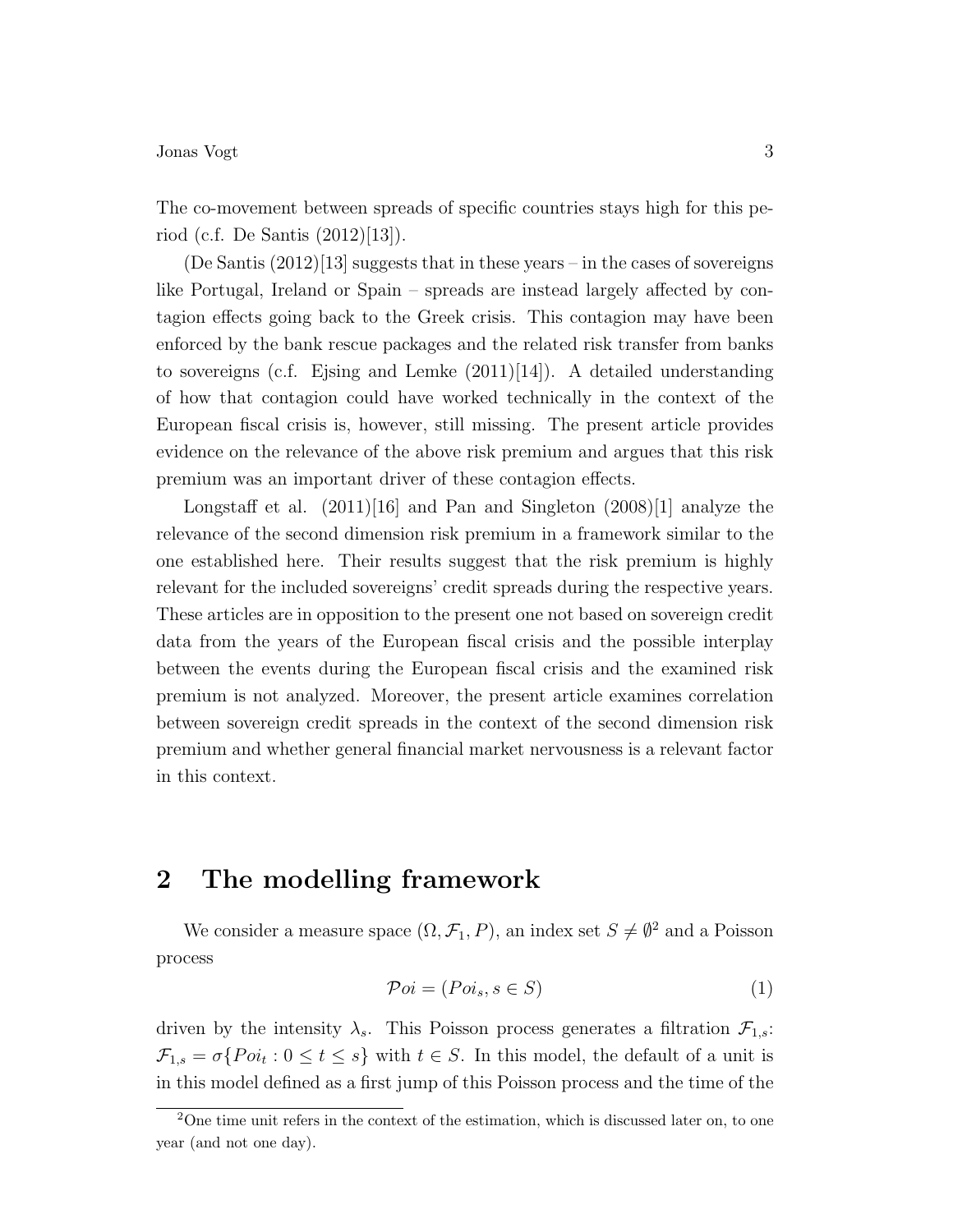first jump denoted as  $\tau \in S$  is therefore the stopping time for this process as well. No-arbitrage pricing formulas for all kinds of credit risk related securities have been derived based on that and Lando (1998)[15] presents for example pricing formulas for simple zero bonds.

For this example, define a zero bond with face value one, issued at time  $s_0 \in S$ , with a recovery rate  $1-LR$  (denoting the fraction of the face value which is paid in the case of default right after the default occurred), maturity  $M$  (denoting the number of years until the principal is paid back) with  $[s_0, s_0 + M] \subset S$ , and payoff  $Z_s$  for  $s \in S$ , with  $Z_{s_0+M} = 1$  and  $Z_{s'} = 0$  for all  $s' \neq s_0 + M$ if  $\tau \notin [s_0, s_0 + M]$  as well as  $Z_{\tau} = 1 - LR$  and  $Z_{s''}=0$  for all  $s'' \neq \tau$  if  $\tau \in [s_0, s_0 + M]$ . Lando (1998)[15] shows that for deterministic intensities the market price  $ZB_{s_0,s_0+M}$  of this bond in  $s_0$  is for deterministic intensities given by:

$$
ZB_{s_0,s_0+M} = \mathbb{E}_{s_0} \left[ e^{-\int_{s_0}^{s_0+M} \lambda_s^{\mathbb{Q}} + r_s^f ds} | \mathcal{F}_{1,s_0} \right] +
$$
  

$$
(1 - LR) \left[ \int_{s_0}^{s_0+M} \mathbb{E}_{s_0} \left[ \lambda_s^{\mathbb{Q}} e^{-\int_{s_0}^s \lambda_u^{\mathbb{Q}} + r_u^f du} | \mathcal{F}_{1,s_0} \right] ds \right],
$$
 (2)

where  $r_s^f$  denotes the risk free rate and the resulting discount factor complies with  $ZB_{s_0,s_0+m}^f$  denoting the price of a risk free zero bond issued in  $s_0$  with maturity m.  $r_s$  denotes the return expected by the investors in this zero bond and  $\lambda_s^{\mathbb{Q}}$  denotes the risk neutral default intensity that allows to switch from  $r_s$  to  $r_s^f$ . This framework is now extended for allowing stochastic intensities which follow a Cox-Ingersoll-Ross (CIR) diffusion:

$$
d\lambda_s = (\mu_0 - \mu_1 \lambda_s) + \sigma_1 \sqrt{\lambda_s} dB_s \tag{3}
$$

with  $B_s$  denoting a Brownian motion and  $\mu_0$ ,  $\mu_1$  and  $\sigma_1$  being constant coefficients. The intensity process generates a filtration  $\mathcal{F}_{2,s} = \sigma\{\lambda_t : 0 \leq t \leq s\}$  as well with  $t, s \in S$ . Finally, a filtration  $\mathcal{F}_s$  is defined as

$$
\mathcal{F}_s = \sigma \{ \mathcal{F}_{1,s} \lor \mathcal{F}_{2,s} \}, \text{ for all } s \in S \tag{4}
$$

with " $\vee$ " in this context denoting the union of  $\sigma$ -fields respectively filtrations.

After the introduction of this second uncertainty dimension, equation 2 does not necessarily hold anymore. Accordingly, two equivalent probability measure with respect to  $\lambda_s^{\mathbb{Q}}$  $\frac{\mathbb{Q}}{s}$  are introduced:  $\widehat{\mathbb{Q}}$  and  $\widehat{\mathbb{P}}$ . The latter refers to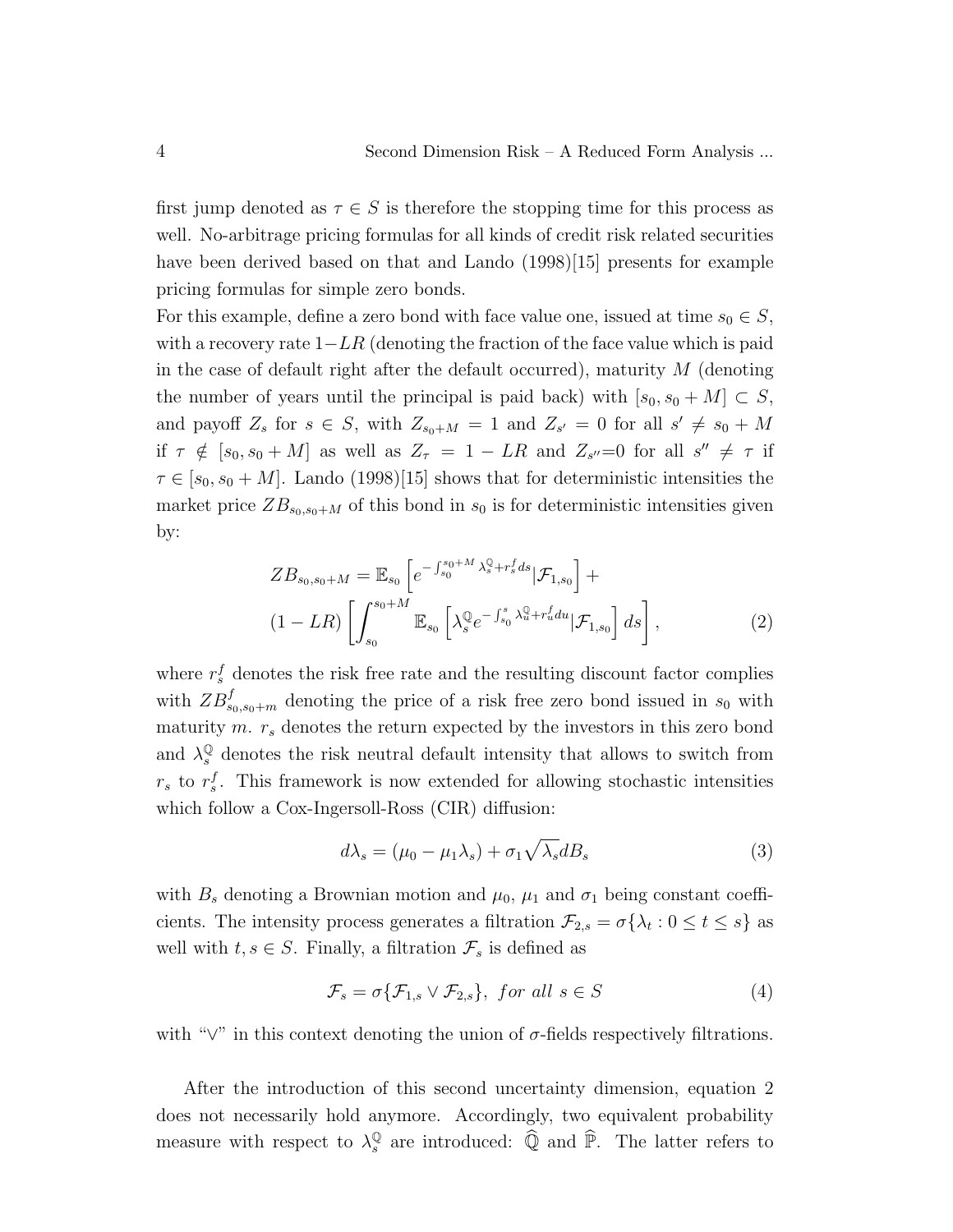the actual distribution law of  $\lambda_s^{\mathbb{Q}}$  $\mathbb{Q}$  and  $\widehat{\mathbb{Q}}$  refers to expectations with respect to (transforms of)  $\lambda_s^{\mathbb{Q}}$  $\frac{Q}{s}$  so that the pricing formula including a discount rate based on  $r_s^f$  holds despite of the possible existence of the respective "second dimension" risk premium. The expectations based on these distribution laws are denoted by  $\mathbb{E}_s^{\hat{P}}$  respectively  $\mathbb{E}_s^{\hat{Q}}$  in the following – following Pan and Singleton  $(2008)$  [1] and Longstaff et al.  $(2011)[16]$  – one rewrites for the zero-bond pricing formula 8:

$$
\mathbb{E}_{s_0}^{\widehat{\mathbb{Q}}}\left[e^{-\int_{s_0}^{s_0+M}\lambda_s^{\mathbb{Q}}+r_s^fds}|\mathcal{F}_{2,s_0}\right]+(1-LR)\left[\int_{s_0}^{s_0+M}\mathbb{E}_{s_0}^{\widehat{\mathbb{Q}}}\left[\lambda_s^{\mathbb{Q}}e^{-\int_{s_0}^{s}\lambda_u^{\mathbb{Q}}+r_u^fdu}|\mathcal{F}_{2,s_0}\right]ds\right]
$$
\n(5)

The distinction between the two distribution laws of  $\lambda_s^{\mathbb{Q}}$  $\frac{Q}{s}$  requires another notation of the diffusion equations driving  $\lambda_s^{\mathbb{Q}}$  under both measures. Following Longstaff et al. (2005)[4], Pan and Singleton (2008) [1] and Longstaff et al. (2011)[16], one rewrites the underlying diffusion equations under the risk neutral measure  $\overline{Q}$  as

$$
d\lambda_s^{\mathbb{Q}} = \left(\mu_0^{\widehat{\mathbb{Q}}} - \mu_1^{\widehat{\mathbb{Q}}}\lambda_s^{\mathbb{Q}}\right)ds + \sigma_1\sqrt{\lambda_s^{\mathbb{Q}}}dB_s^{\widehat{\mathbb{Q}}} \tag{6}
$$

respectively under the actual measure  $\widehat{\mathbb{P}}$ 

$$
d\lambda_s^{\mathbb{Q}} = \left(\mu_0^{\hat{\mathbb{P}}} - \mu_1^{\hat{\mathbb{P}}}\lambda_s^{\mathbb{Q}}\right)ds + \sigma_1\sqrt{\lambda_s^{\mathbb{Q}}}dB_s^{\hat{\mathbb{P}}}.
$$
\n(7)

If market participants do not expect a specific remuneration for taking the uncertainty regarding  $\lambda_s^{\mathbb{Q}}$  $\mathbb{Q}_s$ , the expectations under  $\widehat{\mathbb{P}}$  and  $\widehat{\mathbb{Q}}$  with respect to this risk neutral intensities respectively the transforms included in these pricing formulas should not differ. The opposite is the case if the change in expected returns due to this uncertainty is high. The relevance of the "second dimension" risk premium can be analyzed accordingly based on the coefficients of these diffusion equations under both measures. In this context we calculate the Radon-Nikodym density based on the Girsanov theorem to describe the change from the actual measure  $\widehat{P}$  to the risk neutral measure  $\widehat{Q}$ . The process, this Radon-Nikodym density depends on, is called "market price of risk" (c.f. Pan and Singleton (2008) [1]).

Moreover, a specific functional form linking  $\eta_s$  and  $\lambda_s^{\mathbb{Q}}$  $\frac{Q}{s}$  is assumed. The specific form is chosen based on the plausible assumption that the increase in change in the respective intensity should be linear in this intensity (c.f.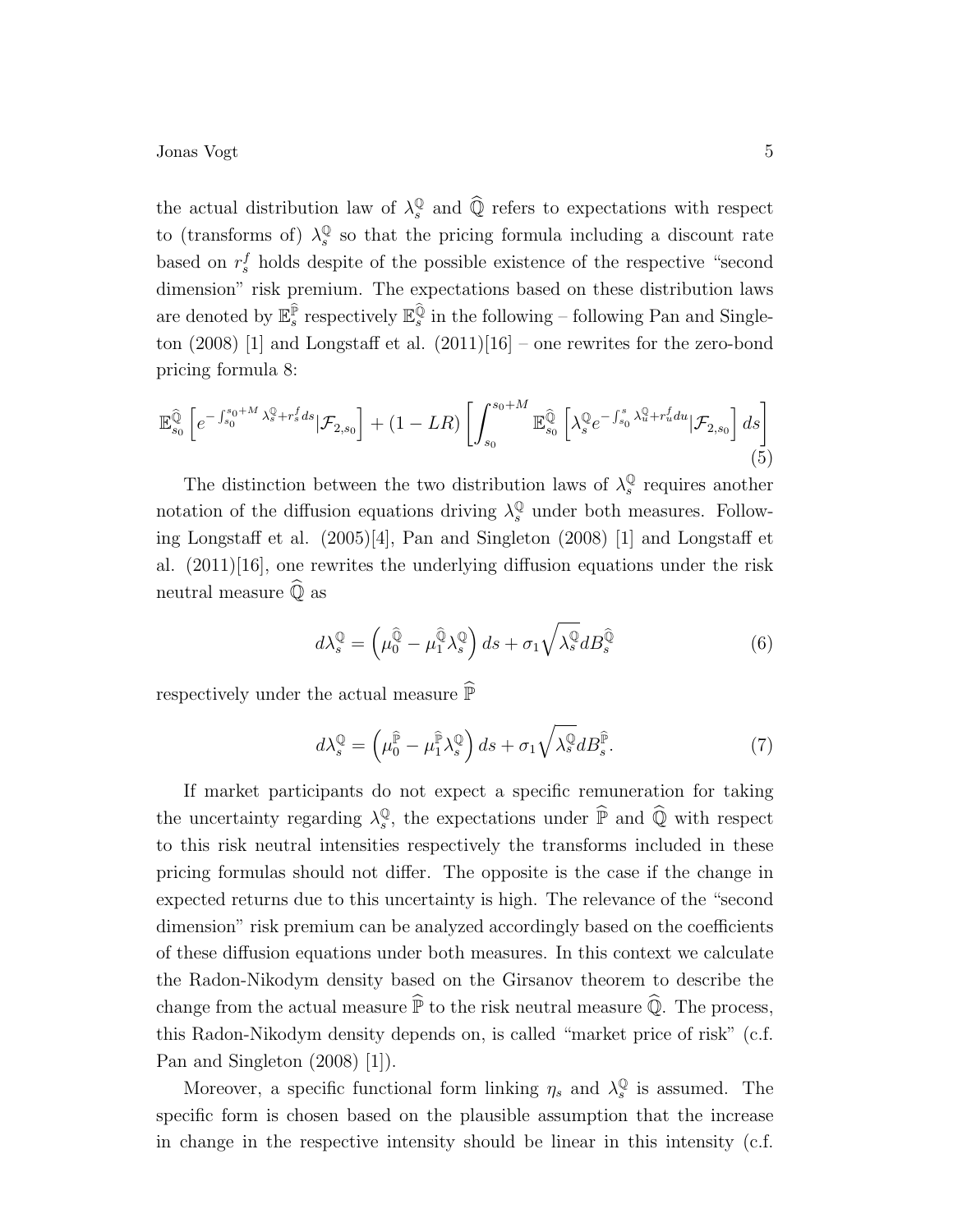Cheridito et al.  $(2007)[17]$  and Duffee  $(2002)[18]$ . It is accordingly assumed that  $\eta_s$  depends on  $\lambda_s^{\mathbb{Q}}$  $\frac{Q}{s}$  in the following way:

$$
\eta_s = \frac{\rho_0}{\sqrt{\lambda_s^{\mathbb{Q}}}} + \rho_1 \sqrt{\lambda_s^{\mathbb{Q}}}.\tag{8}
$$

This results in the actual difference in change of  $\lambda_s^{\mathbb{Q}}$  being given by

$$
\sigma_1\left(\rho_0 + \rho_1 \lambda_s^{\mathbb{Q}}\right). \tag{9}
$$

This implies the following link between  $\rho_0$ ,  $\rho_1$  and the CIR coefficients under both measures:

$$
\rho_0 = \frac{\mu_0^{\hat{\mathbb{Q}}} - \mu_0^{\hat{\mathbb{P}}}}{\sigma_1}; \quad \rho_1 = \frac{\mu_1^{\hat{\mathbb{P}}} - \mu_1^{\hat{\mathbb{Q}}}}{\sigma_1}.
$$
\n(10)

Accordingly,  $\eta_s$  refers to the change in the deterministic drift induced by a change from the historical to the risk neutral measure at a specific point in time.

For the present study, the estimation of such a doubly stochastic reduced form credit risk model has been based on historical spreads of "credit default swaps" (CDS). The pricing formula is, as described in Duffee (1999)[19], given by

$$
SP_{s_0}(M) \sum_{n=1}^{2M} \left( \mathbb{E}_{s_0}^{\widehat{\mathbb{Q}}} \left[ e^{-\int_{s_0}^{s_0+0.5n} \lambda_s^{\widehat{\mathbb{Q}}} ds} | \mathcal{F}_{2,s_0} \right] Z B_{s_0,s_0+0.5n}^f \right)
$$
  
= 
$$
LR \left[ \int_{s_0}^{s_0+M} Z B_{s_0,s}^f \mathbb{E}_{s_0}^{\widehat{\mathbb{Q}}} \left[ \lambda_s^{\mathbb{Q}} e^{-\int_{s_0}^s \lambda_u^{\mathbb{Q}} du} | \mathcal{F}_{2,s_0} \right] ds \right].
$$
 (11)

For CDS, the loss rate complies with a face value. The index  $s_0$  in this context refers not only to the point in time when a single contract is issued, but it is in turn index for the historical time series of CDS spreads used for the estimation. Following Duffie et al. (2003),[20], it is assumed that the total default intensity  $\lambda_s$  combines the probabilities of different kinds of credit events like liquidation events or restructuring with  $\lambda_s$  being the sum of intensities referring to one particular default event. The loss rate is then correspondingly the average of the loss rates for all the different credit events, weighted by the particular probabilities.

The analysis is executed for several European countries: Spain, Ireland, Iceland, Estonia, Finland, Poland. These countries can be classified by different criteria: membership in the Euro area (this excludes Iceland and Poland)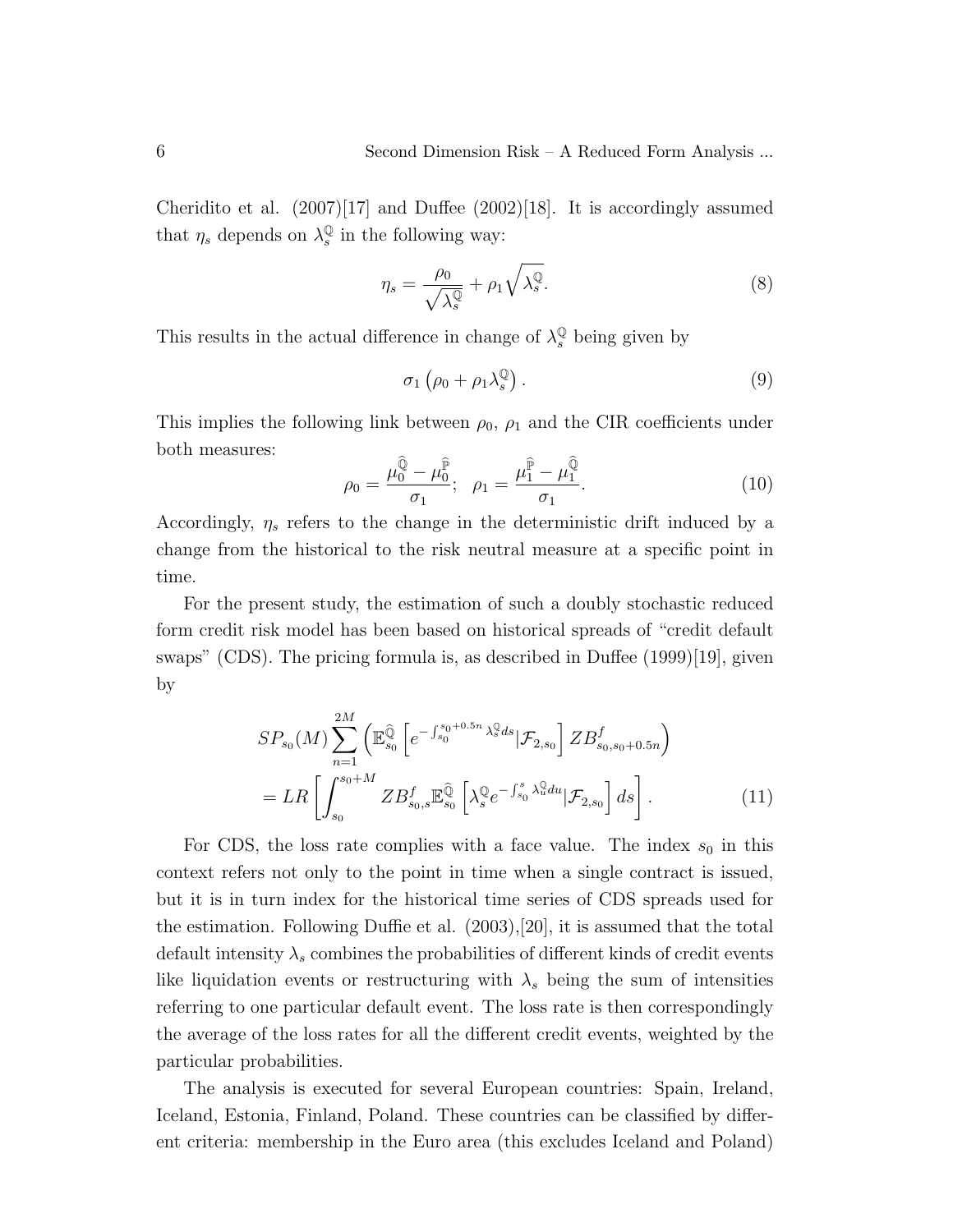and countries that have been in acute stress during the crisis (this excludes Finland and Poland). The spreads for Estonia and Iceland have, moreover, decreased significantly from the first part of the sample to the second part, while the opposite can be said for Ireland and Spain. The sample period is from October 2008 to march 2012. The reason for not using earlier data is that historical CDS spread data does not reach back very far as CDS is rather a new security type. The historical CDS spread time series were supplied by Thomson-Reuters. The spreads for the particular period are depicted in figure 1. Both the spreads' strong increase during this period and the similarity in time series patterns is striking.

The prices for risk free zero bonds are approximated by using prices of zero bonds issued by AAA rated units. These prices are calculated based on the spot rate curve published by the ECB. The published data points (every three months with a range from three months to 30 years) are linked by linear interpolation.



Figure 1: CDS spreads for all sovereigns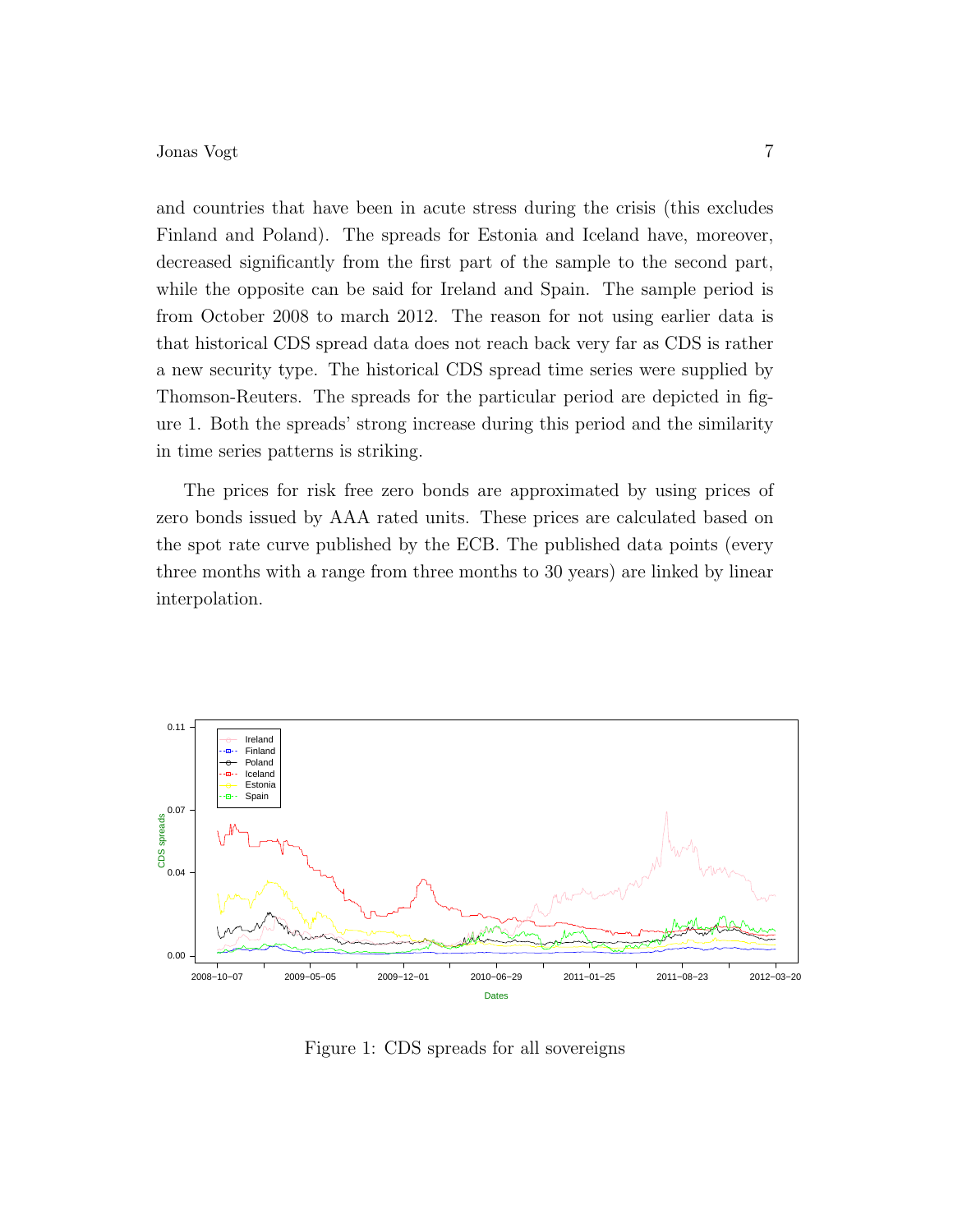## 3 The "second dimension risk premium" and the European fiscal crisis

The second dimension risk is highly relevant for spreads of both European countries actually struggling during the fiscal crisis and countries which have not been in acute distress. Revealed uncertainty regarding the current and future fiscal situations are an important aspect of the fiscal crisis. The Greek government significantly corrected previously published fiscal information<sup>3</sup> . This should have lead to a twofold increase in Greek credit spreads: On the one hand, the credit spreads increased due to an actual increase in the currently assumed default probability related to the actual deterioration of the observed Greek fiscal situation. The fact that the presumptions regarding the country's fiscal situation are based on information which turned out to be not very robust could have on the other hand lead to an increase in the second dimension risk and the related premium as well.

The strong corrections of fiscal information could also have lead to a twofold increase in other European sovereigns credit spreads. The default probabilities which are currently expected for other European sovereigns have increased since the real economic outlook for these countries had deteriorated due to the difficulties in Greek. In addition, the general sceptism toward fiscal information published by European sovereigns had increased and future default probabilities of other European countries were considered to be more uncertain than before and the second dimension risk premia might have increased accordingly.

A factor driving the uncertainty regarding the default probabilities of several countries at the same time could, for example, be the reputation of certain institutions. By accepting countries as members of the Euro zone, European institutions likewise implicitly rate both their fiscal information and their fiscal stability as sufficient. Being accepted as member in the Euro zone has however lost its characteristic as a positive signal in the course of the European fiscal crisis. Market participants' uncertainty regarding the assessment of the other countries' financial situations has since increased, even if the level of these other countries' default probabilities may not be impacted directly by a

<sup>&</sup>lt;sup>3</sup>In November 2009, "the Greek government revealed a revised budget deficit of -12.7% of GDP for 2009, which was the double of the previous estimate" (c.f. De Santis (2012)[13])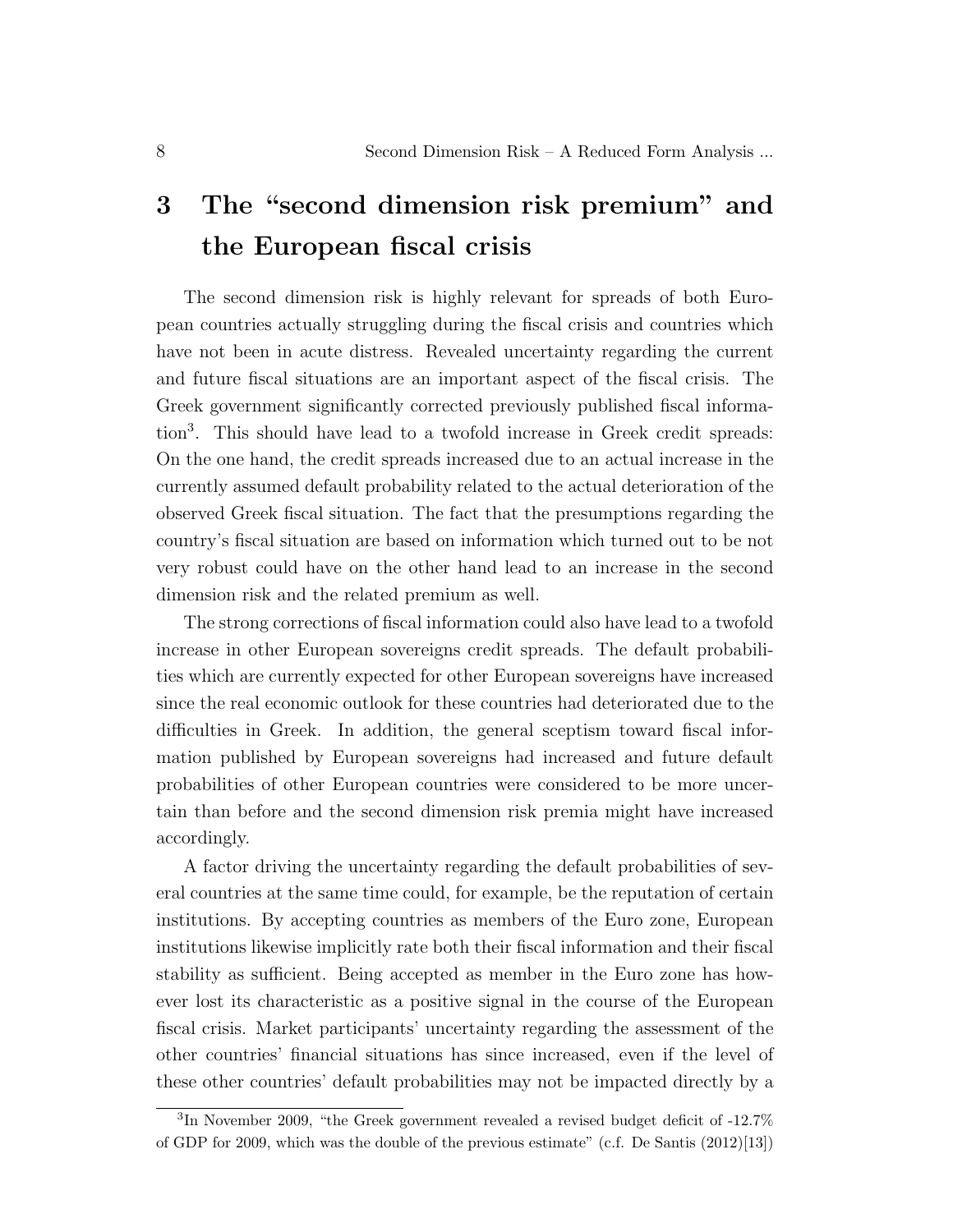change in information with respect to the situation of the first country.

The second dimension risk premium might also have catalyzed correlation between these countries credit spreads during the European fiscal crisis. A co-movement between two countries' credit spreads might be induced by the existence of a second dimension risk premium if these countries' risk premium components are driven by common factors. Such a factor might of course be the market participants' risk appetite itself, but it could as well be a common source driving the market participants' uncertainty regarding current and future default probabilities of two countries, like institutional quality.

Summing up, the second dimension risk premium might have been an important driver of sovereign credit spreads in Europe. Moreover, it might have been an important driver of the observed comovement between sovereign credit spreads respectively the contagion during the European fiscal crisis as well. In the following, the estimation of such a model is discussed and credit insurance securities are introduced in the presented framework.

## 4 Estimation and results

The key of the empirical analysis is the estimation and the comparison of the CIR coefficients under measure  $\widehat{\mathbb{Q}}$  and measure  $\widehat{\mathbb{P}}.$ 

### 4.1 Estimation under the risk neutral measure

For the applied estimation strategy, the set of coefficients  $\{\widehat{\mu}_0^{\widehat{\mathbb{Q}}}, \widehat{\mu}_1^{\widehat{\mathbb{Q}}}, \widehat{\sigma}_1, \widehat{LR}\}$ is assumed ex-ante and the expectations in the pricing formula are substituted by the exponential linear functions depending on the realization of  $\lambda_{ss}^{\mathbb{Q}}$  $\frac{\mathbb{Q}}{s_0}$  and the horizon of the expectation as shown by Duffe and Singleton (1999)[21]. The coefficients of this exponential linear function are solutions to ordinary differential equations that only depend on the coefficients of the CIR-process. Based on that, an estimation  $\widehat{\lambda}_{s_{0_i}}^{\mathbb{Q}}$  can then be obtained for each observation  $s_{0_i} \in [s_{0_1}, s_{0_2} \ldots, s_{0_N}]$ . This is done based on the 5-year spreads. The extracted time series  $\widehat{\lambda}_{s_{0_i}}^{\mathbb{Q}}$  is then however depending on the ex-ante determined coefficient set and it is therefore probably biased. This bias is, however, still going to be corrected: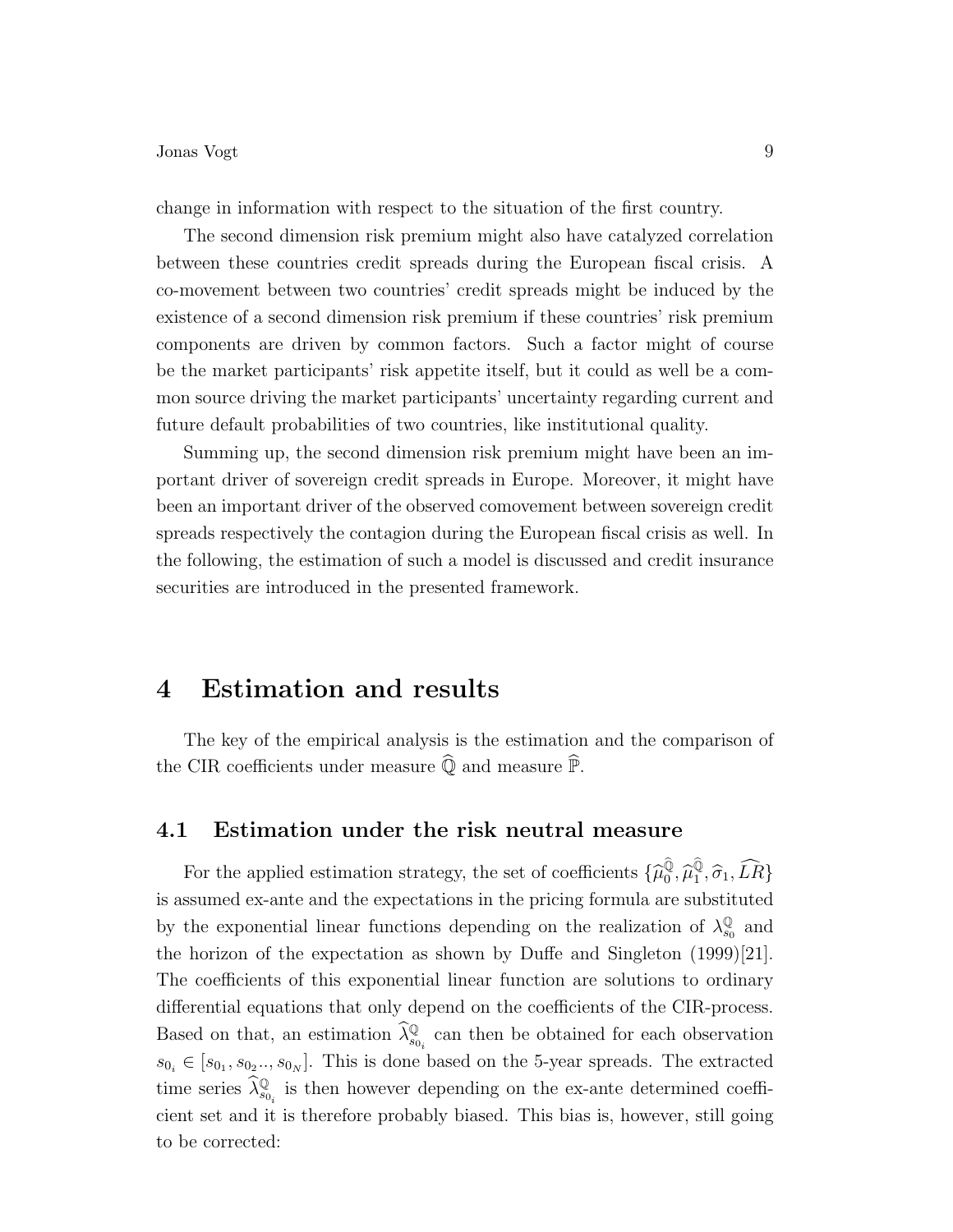spreads from contracts with other maturities (i.e. in the present case 1,3,7 and 10 years) are taken and the sum of squared distances between these observed spreads  $SP_{s_{0_i}}(M)$  and the model spreads  $SP_{s_{0_i}}(M)$  based on the time series of intensities estimated in our first step is minimized by choosing a new set of coefficients. The new set of coefficients is subsequently used for estimating a times series  $\widehat{\lambda}_{s_{0_i}}^{\mathbb{Q}}$  which is again based on the time series of  $SP_{s_{0_i}}(5)$ . The estimated time series  $\widehat{\lambda}_{s_{0_i}}^{\mathbb{Q}}$  is in turn used for the estimation of a new coefficient set by comparing model spreads  $SP_{s_{0_i}}(M)$  with the actual spreads  $SP_{s_{0_i}}(M)$  for  $M \in [1, 3, 7, 10]$ . Both steps are afterwards repeated until the estimates of the coefficients and the intensities converge. The final estimates of the intensity time series and the set of coefficients is then characterized by approximately equating the pricing formula for all maturities and all points in time.

## 4.2 Estimation under  $\widehat{\mathbb{P}}$

The coefficients under the measure  $\widehat{P}$  can then be estimated based on the previously estimated intensity time series. In this context, it can be exploited that the transition distribution the CIR process is known in closed form. For this study, the average of the intensities has been chosen as non-parametric estimate for  $\mu_0/\mu_1$ . This is reasonable as  $\mu_0/\mu_1$  complies with the mean reversion level of the particular CIR process.  $\mu_1$  is estimated afterwards via maximum-likelihood estimation (MLE) based on the previously obtained estimate for  $\mu_0/\mu_1$ .

#### 4.3 Estimation Results

Tables 1 and 2 present the average model errors for all maturities respectively the "mean in relative difference" between model spreads and observed spreads. The low values for the 5-year maturity are caused by the estimation strategy. For Iceland, Ireland, and Finland the relative model error is modest (17% being the highest) for all maturities. In the Estonian and Polish cases, the errors are in a modest range for all maturities except 1-year. The fit for spreads with respect to maturities being higher than the 1-year case is only in the Spanish case rather disappointing.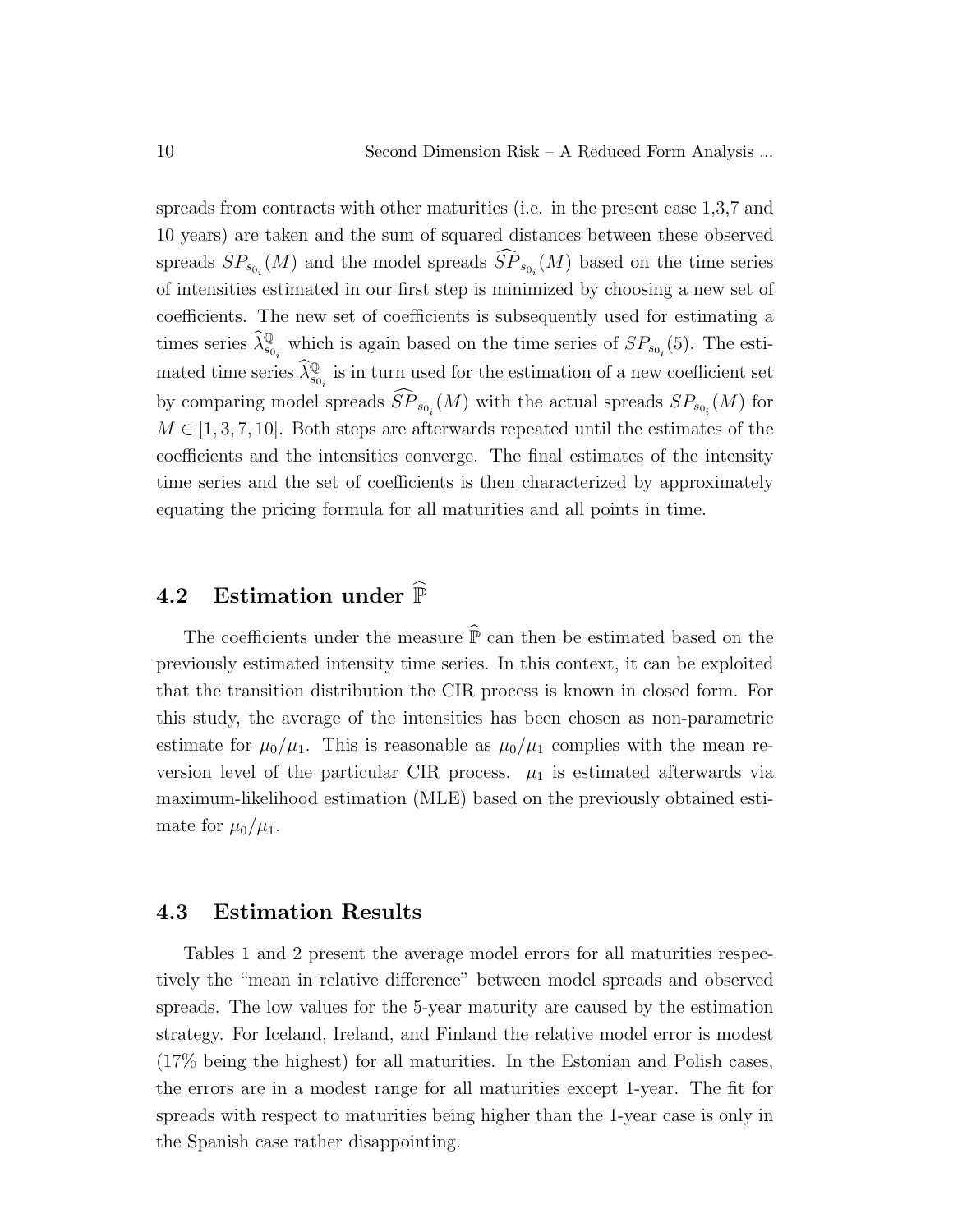It is remarkable that the results for the 1-year case are rather bad in three among six cases. In the Estonian case, the model even completely fails to replicate the 1-year spread. Summing up one can say that the model has a quite satisfactory fit for the 3-, 5-, 7- and 10-year maturities. Spain is the only country with rather disappointing average relative errors (more than 25%) for these maturities <sup>4</sup>. The model does, however, not work very well for the 1-year maturity in three cases. The relative error is finally in all six cases particularly small for the 5-year maturity<sup>5</sup>. The standard deviation of the model errors is moreover rather small. This indicates that the model spreads either systematically exceed the true spreads or that they are systematically below them, instead of fluctuating around them. This could again indicate that the model has difficulties to replicate the term structure of CDS spreads. The overall fit is however, as said before, satisfying.

The estimation results for all countries can be found in tables 3 and 4. The number of iterations refers to the number of times the model had to be estimated until both intensities and coefficients converged. The estimated loss rates differ strongly from 0.75 which the typical assumption in the literature if the loss rate is not estimated itself. This result supports the suggestion by Pan and Singleton (2008)[1] to estimate the loss rate within the model framework. The values of the objective functions for loss rates beyond one or below zero suggest however that the estimation results are the actual optimal in this model context.

The estimates of  $\mu_1^{\hat{\mathbb{Q}}}$  strongly differ from the estimates of  $\mu_1^{\hat{\mathbb{P}}}$ : the estimated system is in all six cases mean reverting under  $\widehat{P}$  but it is only non-explosive under  $\widehat{Q}$  for Ireland. The estimate of  $\mu_{1}^{\widehat{P}}$  is in the latter case still higher than its counterpart under  $\widehat{\mathbb{Q}}$ . Moreover,  $\frac{\mu_0^{\widehat{\mathbb{P}}}}{\mu_1^{\widehat{\mathbb{P}}}}$  $\frac{\mu_0^{\widehat{p}}}{\mu_1^{\widehat{p}}}$  is higher than  $\frac{\mu_0^{\widehat{Q}}}{\mu_1^{\widehat{Q}}}$  $\mu_1^{\widehat{\mathbb{Q}}}$ in all cases besides the Irish one. For longer horizons, the values of the intensity which are expected under  $\widehat{\mathbb{Q}}$  are accordingly higher than the ones expected under  $\widehat{\mathbb{P}}$ .

The coefficient estimates  $\rho_0$  and  $\rho_1$  (implied by the estimates for the CIR coefficients) can be found in tables 3 and 4 as well. The estimate for  $\rho_0$  is in

<sup>&</sup>lt;sup>4</sup>A reason, why the model fit is rather bad in the Spanish case compared to the other countries rather bad has not been detected. It may, however, be a sign for a structural break. The detection of such breaks is a topic for further research.

<sup>&</sup>lt;sup>5</sup>This must, however, be interpreted cautiously as the intensities have been estimated based on this maturity.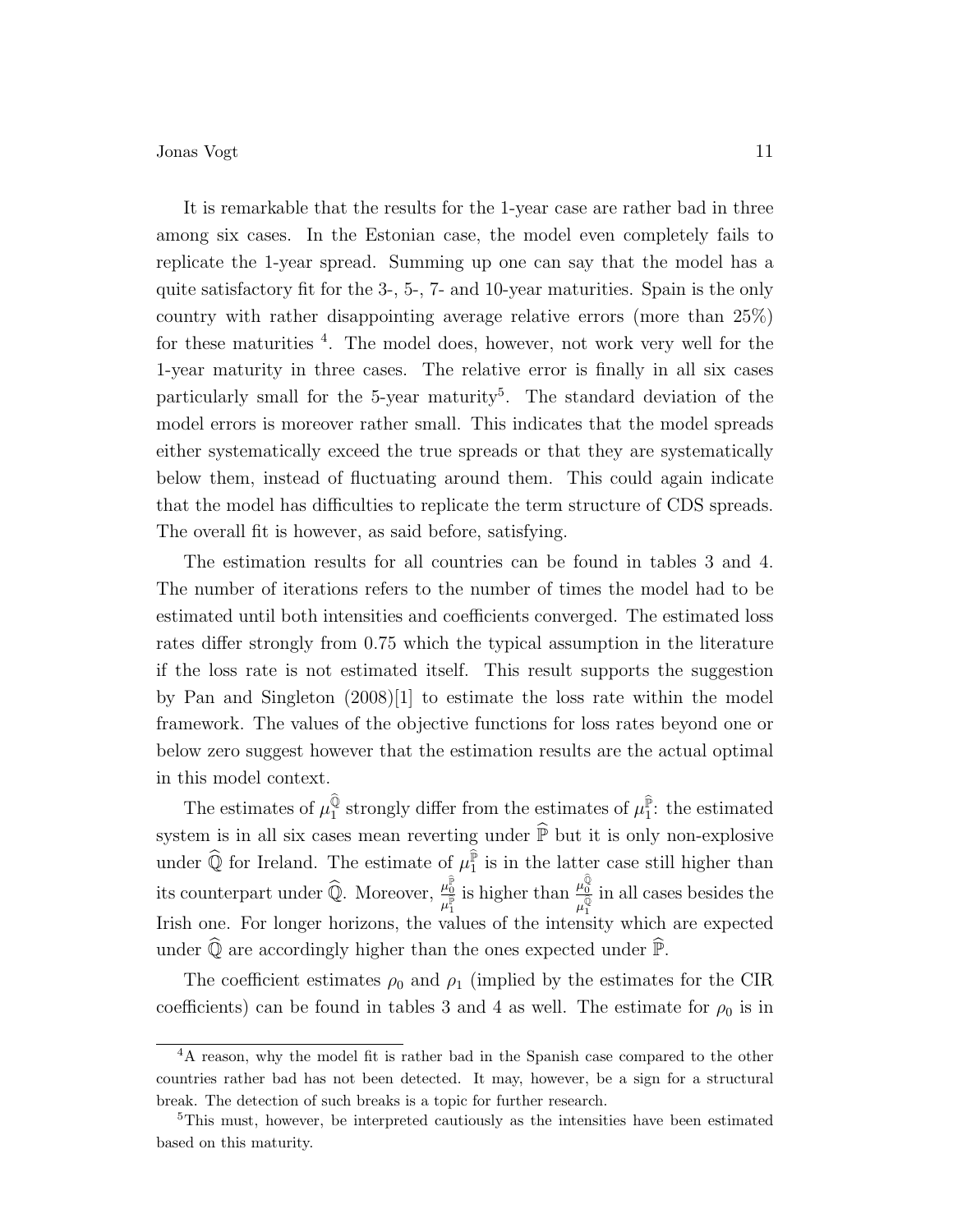some cases negative and in some cases positive, whereas the estimate for  $\rho_1$ is always positive. Both coefficients being positive implies positive "market prices" of risk  $\eta_s$  respectively a positive change in deterministic drift for a change from measure  $\widehat{P}$  to  $\widehat{Q}$  for all values of  $\lambda_s^{\mathbb{Q}}$  $\int_s^{\mathbb{Q}} (\sigma_1 \sqrt{\lambda_s^{\mathbb{Q}}} \eta_s)$ . In opposition to that, the market price of risk can be negative for small values of  $\lambda_s^{\mathbb{Q}}$  when  $\rho_1$ is negative. The market price average, which is calculated based on the whole sample period, respectively the average of the difference in the deterministic drift, which is calculated based on the whole sample period is positive in all six cases. This result is also reflected by the whole sample average of the difference in conditional expectations for 1-day and 1-year horizons under both measures.

In all cases, the average conditional expectations are cases higher under  $\widehat{\mathbb{Q}}$  than under  $\widehat{\mathbb{P}}$ . Figure 2 plots the expected Spanish risk neutral intensities conditioned on the estimated current realization for the one year horizon. For each date, the expectations under  $\widehat{\mathbb{Q}}$  are higher than the ones under  $\widehat{\mathbb{P}}$ .

The true model spreads  $SP_{s_{0_i}}(M)$  are on average significantly higher than  ${\rm model~spreads}~\widehat{SP}_{s_{0_i}}^{\widehat{\mathbb{P}}}(M)$  with the expectations calculated based on  $\widehat{\mathbb{P}}.~\widehat{SP}_{s_{0_i}}^{\widehat{\mathbb{P}}}(M)$ is the hypothetical insurance model price, which would be valid as actual model price, if the uncertainty regarding future default probabilities had no impact on expected returns. In the following, this figure is denoted by "hypothetical model spread". Tables 3 and 4 contain the based on the complete sample averaged values of the relative difference of the latter figure and the actual model spread. The average values of this figure are around 0.9 for four of six cases. The only country with a rather modest averaged relative deviation of the wrong model spreads from the true model spreads is Ireland. Ireland is also the only country for which the hypothetical model spread is at some dates smaller than the actual model spread. These results suggest accordingly that the second dimension risk premium has been positive for the other five sovereigns during the complete sample period. Figures 3 and 4 show the actual and the hypothetical 5-year model spreads for the Irish and the Polish case.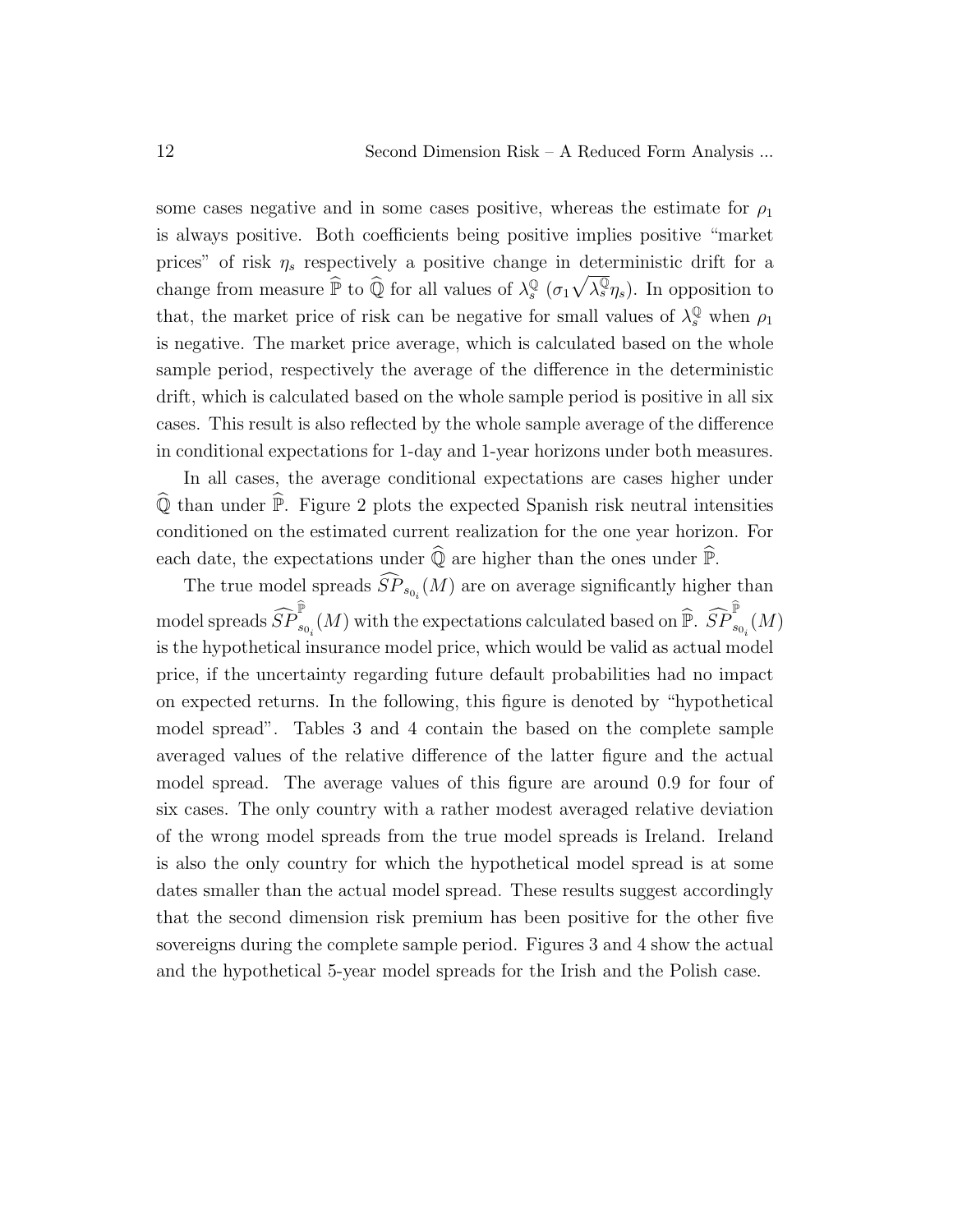Table 1: Model Errors - i.e. the average value of  $\frac{1}{N} \sum_{i \in [1, ..., N]} \frac{\dot{SP}_{s_{0_i}}(M) - SP_{s_{0_i}}(M)}{SP_{s_{0_i}}(M)}$  $SP_{s_{0_i}}(M)$ - 1, 3 and 5 years. The notation and abbreviations are explained at the end of the paper.

|                    | 1Y                     | 3Y                                                                 | 5Y                                           |
|--------------------|------------------------|--------------------------------------------------------------------|----------------------------------------------|
| Finland            |                        |                                                                    |                                              |
| Mean in rel diff.  | 0.12                   |                                                                    | $-0.03$ $-0.69 \times 10^{-16}$              |
| St.dev. difference |                        | $4.82 \times 10^{-4}$ $2.86 \times 10^{-4}$ $4.35 \times 10^{-19}$ |                                              |
| Mean in difference |                        | $-2.28 \times 10^{-4}$ $-1.29 \times 10^{-4}$                      | $-1.46 \times 10^{-19}$                      |
| Iceland            |                        |                                                                    |                                              |
| Mean in rel diff.  | $-0.098$               | 0.11                                                               | $-1.1 \times 10^{-17}$                       |
| St.dev. difference | $5.42 \times 10^{-3}$  |                                                                    | $3.32 \times 10^{-3}$ $4.31 \times 10^{-18}$ |
| Mean in difference | $0.83 \times 10^{-3}$  | $0.54 \times 10^{-3}$                                              | $-1.93\times10^{-19}$                        |
| Poland             |                        |                                                                    |                                              |
| Mean in rel diff.  | $-0.39$                | 0.25                                                               | $-0.99 \times 10^{-17}$                      |
| St.dev. difference | $1.25 \times 10^{-3}$  |                                                                    | $0.71 \times 10^{-3}$ $1.16 \times 10^{-18}$ |
| Mean in difference | $-1.65 \times 10^{-3}$ | $1.46 \times 10^{-3}$                                              | $-4.81 \times 10^{-20}$                      |
| Estonia            |                        |                                                                    |                                              |
| Mean in rel diff.  | $-0.97$                | 0.078                                                              | $-1 \times 10^{-16}$                         |
| St.dev. difference | 0.01                   | $1.28 \times 10^{-3}$                                              | $2.31\times10^{-6}$                          |
| Mean in difference | $-0.009$               | $-1.75 \times 10^{-4}$                                             | $-1.05 \times 10^{-18}$                      |
| Spain              |                        |                                                                    |                                              |
| Mean in rel diff.  | $-0.66$                | 0.36                                                               | $-3.46\times10^{-17}$                        |
| St.dev. difference | $2.60 \times 10^{-3}$  | $0.95 \times 10^{-3}$                                              | $1.58\times10^{-18}$                         |
| Mean in difference | $-1.34\times10^{-3}$   | $2.53 \times 10^{-3}$                                              | $-2.96 \times 10^{-19}$                      |
| Ireland            |                        |                                                                    |                                              |
| Mean in rel diff.  | $-0.04$                |                                                                    | $-0.05$ $-4.35 \times 10^{-19}$              |
| St.dev. difference |                        | $2.28 \times 10^{-3}$ $2.28 \times 10^{-3}$ $3.2 \times 10^{-18}$  |                                              |
| Mean in difference | $-1.1 \times 10^{-3}$  | $-1.55 \times 10^{-3}$                                             | $-1.24\times10^{-19}$                        |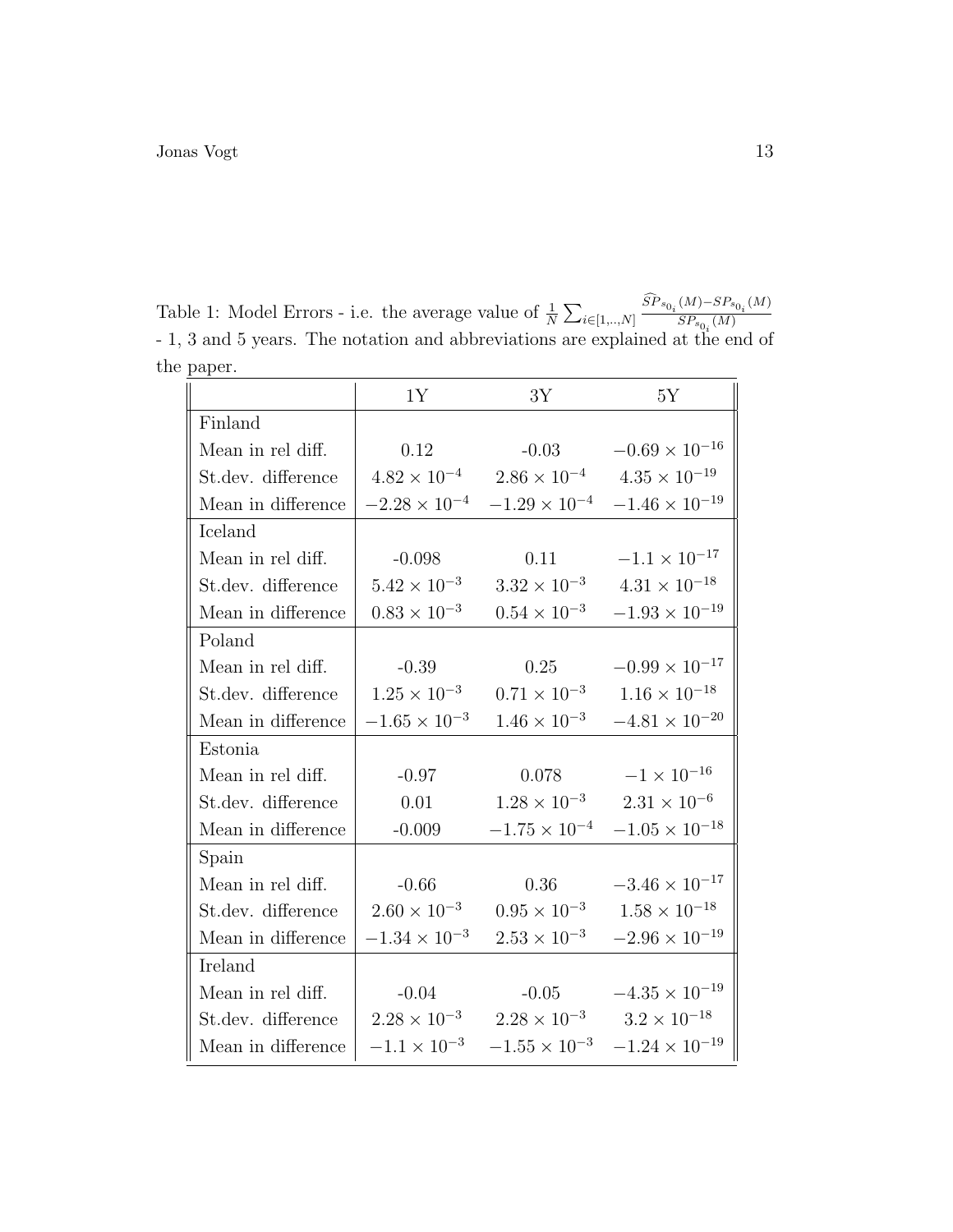7Y 10Y Finland Mean in rel diff.  $\vert$  0.07 -0.06 St.dev. difference  $1.53 \times 10^{-4}$  2.3 × 10<sup>-4</sup> Mean in difference  $1.6 \times 10^{-4}$  −1.48 × 10<sup>-4</sup> Iceland Mean in rel diff.  $\vert$  -0.07 -0.13 St.dev. difference  $\begin{array}{|c|c|c|c|c|} \hline 2.72 \times 10^{-3} & 2.18 \times 10^{-3} \hline \end{array}$ Mean in difference  $-3.17 \times 10^{-4}$   $-1.61 \times 10^{-3}$ Poland Mean in rel diff.  $\vert$   $-0.09$   $-0.06$ St.dev. difference  $\begin{array}{|c} \n\end{array}$  0.92 × 10<sup>-3</sup> 1.95 × 10<sup>-3</sup> Mean in difference  $-0.76 \times 10^{-3}$   $-0.67 \times 10^{-3}$ Estonia Mean in rel diff.  $\vert$  -0.21 -0.22 St.dev. difference  $\begin{array}{|c} \n\end{array}$  2.36 × 10<sup>-3</sup> 1.3 × 10<sup>-3</sup> Mean in difference  $\vert -2.56 \times 10^{-5} \quad -1.54 \times 10^{-3}$ Spain Mean in rel diff.  $\vert$   $-0.25$   $-0.43$ St.dev. difference  $\begin{array}{|c} 0.96 \times 10^{-3} \end{array}$  1.6 × 10<sup>-3</sup> Mean in difference  $| -2.13 \times 10^{-3} -3.66 \times 10^{-3}$ Ireland Mean in rel diff.  $\vert$  0.03 0.06 St.dev. difference  $4.27 \times 10^{-4}$  0.94 × 10<sup>-3</sup> Mean in difference  $3.23 \times 10^{-4}$  0.52 × 10<sup>-3</sup>

Table 2: Model Errors - i.e. the average value of  $\frac{1}{N} \sum_{i \in [1, ..., N]} \frac{SP_{s_{0_i}}(M) - SP_{s_{0_i}}(M)}{SP_{s_{0_i}}(M)}$  $SP_{s_{0_i}}(M)$ - 7 and 10 years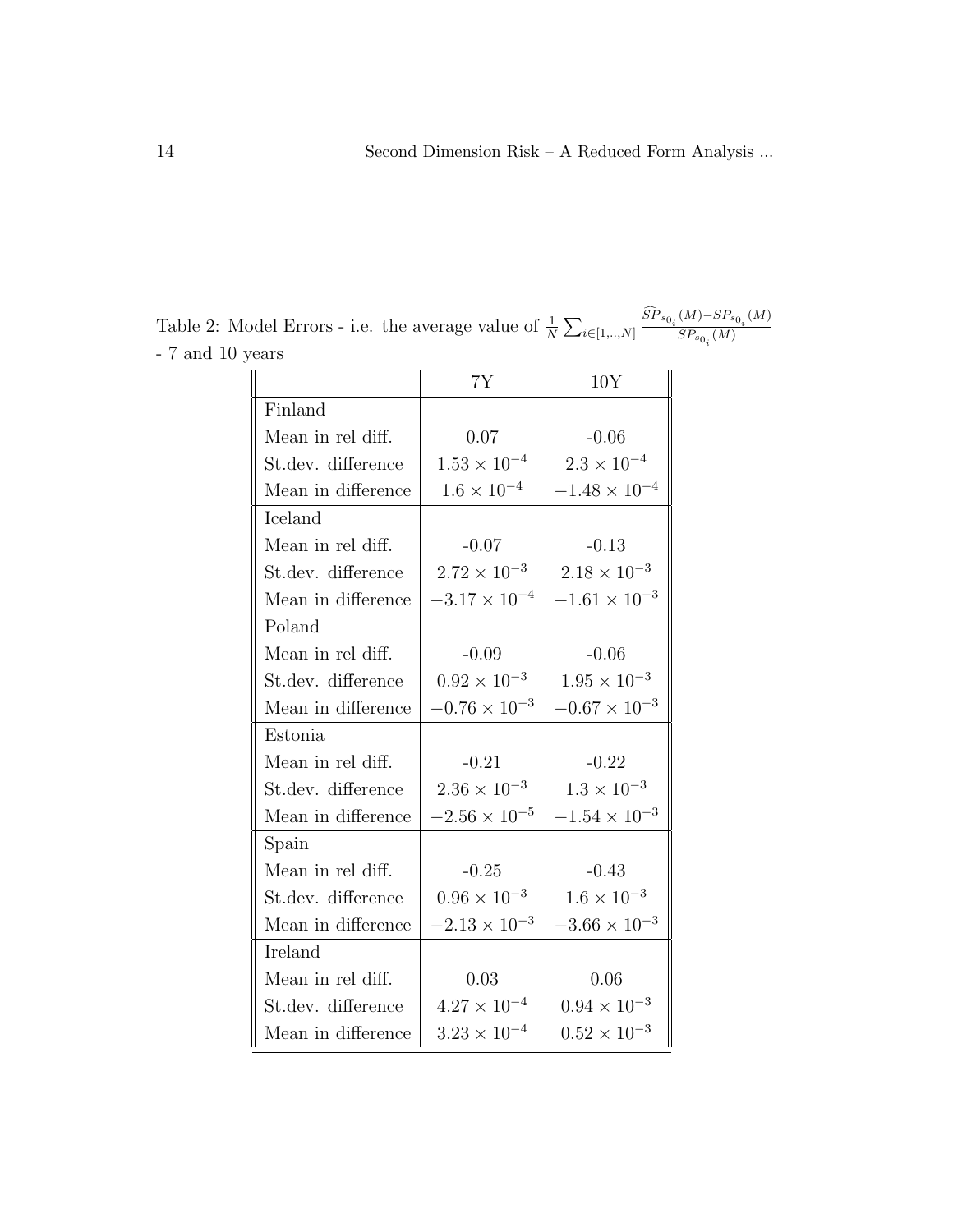| Country                                       | Spain                  | Ireland                                    | Iceland                |
|-----------------------------------------------|------------------------|--------------------------------------------|------------------------|
| $\frac{\mu_0^{\hat{Q}}}{\mu_1^{\hat{Q}}}$     | $-1.3 \times 10^{-12}$ | $1.46 \times 10^{-3}$                      | $-3.32\times^{-17}$    |
|                                               | $-1.97$                | $3.6 \times 10^{-3}$                       | $-6.28$                |
|                                               | 0.032                  | 0.01                                       | $5.87e^{-8}$           |
| $\mu_1^{\hat{\mathcal{P}}}$                   | 47.34                  | 0.57                                       | 50.87                  |
| $\sigma$                                      | 0.25                   | 0.21                                       | 0.00085                |
| LR                                            | $\mathbf{1}$           | $\mathbf{1}$                               | 0.99                   |
| $\rho_0$                                      | $-0.13$                | $-0.04$                                    | $-0.55 \times 10^{-3}$ |
| $\rho_1$                                      | 198                    | 2.68                                       | 53356                  |
| Avg. $\eta_s$                                 | 0.21                   | 0.05                                       | 0.63                   |
| Avg. diff. in drift                           |                        | $1.32 \times 10^{-3}$ $1.4 \times 10^{-3}$ | $0.73 \times 10^{-7}$  |
| Pre $11/2009$ avg. diff. in drift             | $-1.47 \times 10^{-2}$ | $-4.72 \times 10^{-3}$                     | $0.54 \times 10^{-6}$  |
| Post $11/2009$ avg. diff. in drift            | $9.33 \times 10^{-3}$  | $4.45 \times 10^{-3}$                      | $-1.62 \times 10^{-7}$ |
| Avg. diff. in cond. expec. $(1D)$             | $5.47e^{-3}$           | $2.2e^{-4}$                                | $1.73e^{-3}$           |
| Avg. diff. in cond. expec. $(1Y)$             | 0.86                   | 0.07                                       | 0.98                   |
| Avg. rel. diff. in model spreads <sup>6</sup> | 0.92                   | 0.06                                       | 0.98                   |
| St. Dev. Avg. rel. diff. in model spreads     | 0.06                   | 0.53                                       | $3 \times 10^{-7}$     |
| Iterations                                    | 48                     | 41                                         | 185                    |

Table 3: Estimation results under both measures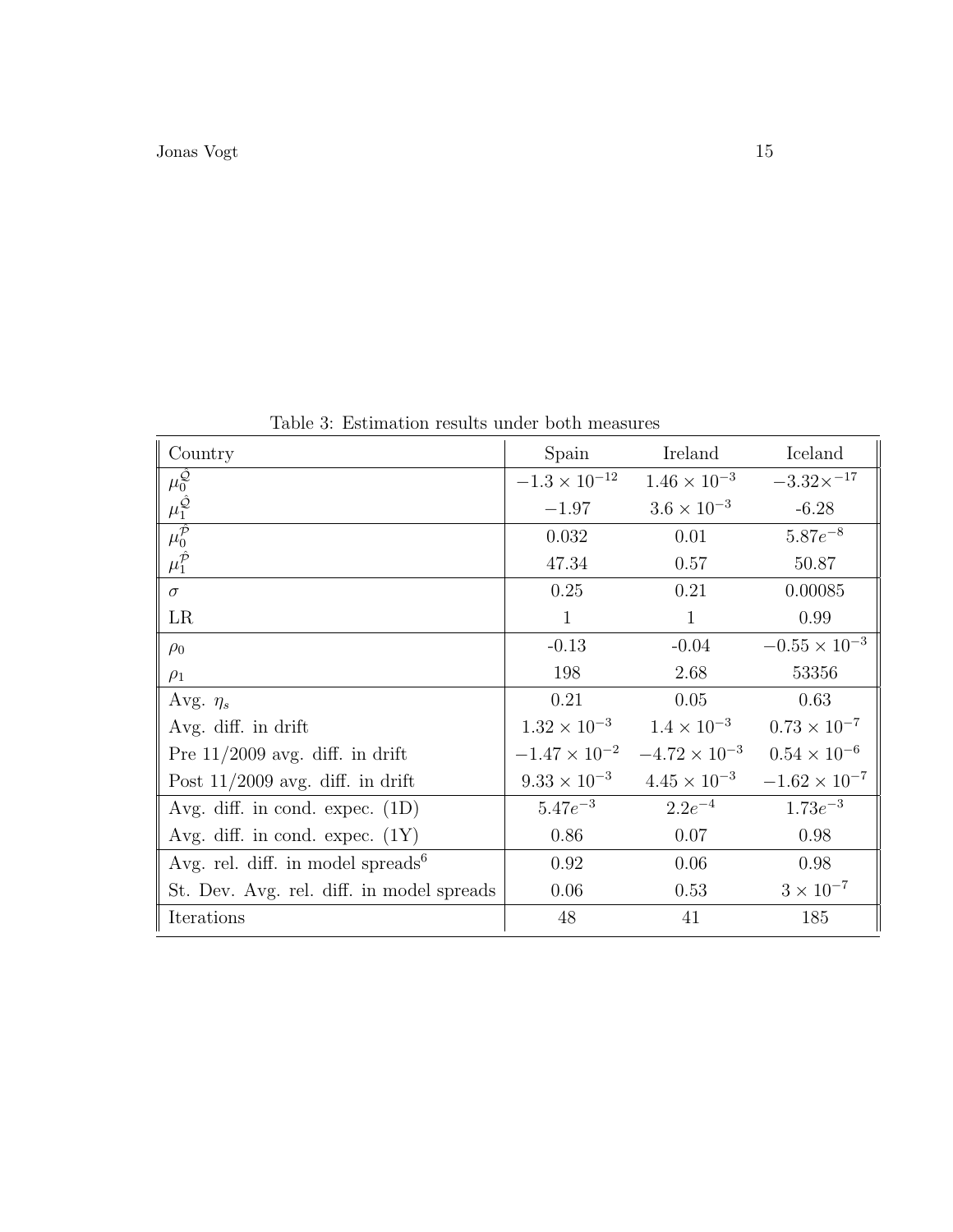Table 4: Estimation results under both measures

| Country                                   | Finland                                        | Poland       | Estonia                |
|-------------------------------------------|------------------------------------------------|--------------|------------------------|
| $\overline{\mu^{\hat{Q}}_0}$              | $-2.64 \times 10^{-12}$ $-1.9 \times 10^{-13}$ |              | $-7.52\times^{-15}$    |
|                                           | $-0.48$                                        | $-5.35$      | $-5.35$                |
| $\overline{\mu_0^{\hat{\mathcal{P}}}}$    | 0.015                                          | 0.0048       | $4.62 \times 10^{-6}$  |
|                                           | 20.98                                          | 0.42         | 6.79                   |
| $\sigma$                                  | 0.17                                           | 0.13         | $3.03e^{-3}$           |
| LR                                        | 0.99                                           | 0.03         | 0.91                   |
| $\rho_0$                                  | $-0.087$                                       | $-0.04$      | $-1.48 \times 10^{-3}$ |
| $\rho_1$                                  | 126                                            | 45.32        | 3880                   |
| Avg. $\eta_s$                             | 0.076                                          | 4.5          | 1.41                   |
| Avg. diff. in drift                       | $3.43 \times 10^{-4}$                          | 0.06         | $3.63 \times 10^{-6}$  |
| Pre $11/2009$ mean diff. in drift         | $-1.14 \times 10^{-4}$                         | 0.1          | $1.34 \times 10^{-5}$  |
| Post $11/2009$ mean diff. in drift        | $5.71 \times 10^{-4}$                          | 0.04         | $-1.26 \times 10^{-6}$ |
| Avg. rel. diff. in cond. expec. $(1D)$    | $1.34e^{-3}$                                   | $1.48e^{-2}$ | $1.47e^{-2}$           |
| Avg. rel. diff. in cond. expec. $(1Y)$    | 0.38                                           | 0.98         | 0.97                   |
| Avg. rel. diff. in model spreads          | 0.65                                           | 0.97         | 0.9                    |
| St. Dev. Avg. rel. diff. in model spreads | 0.16                                           | 0.002        | $4.5 \times 10^{-6}$   |
| Iterations                                | 18                                             | 201          | 31                     |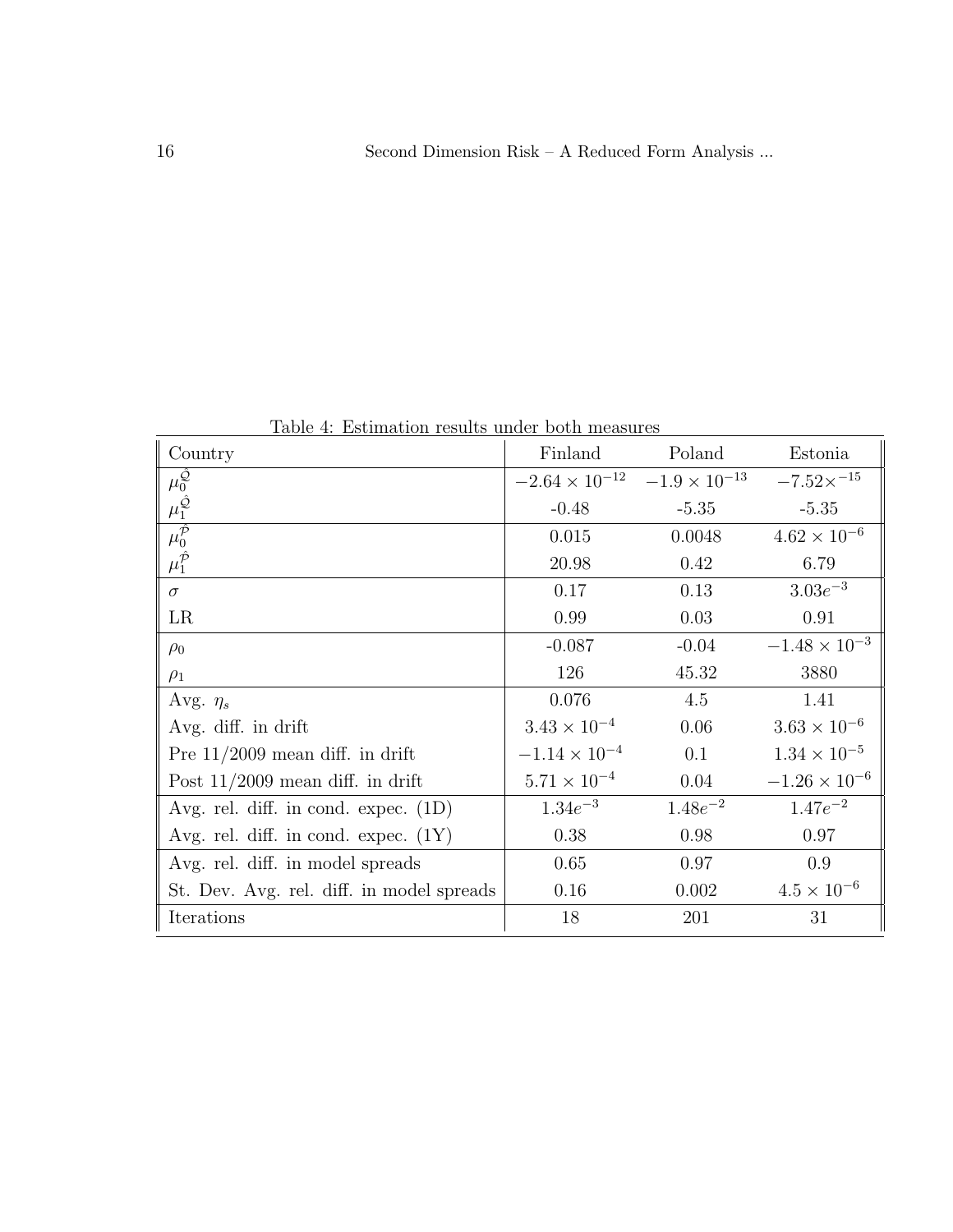Figures 5 and 6 show the relative difference between the actual and the hypothetical 5-year model spreads for the Irish and the Spanish case. Summing up the results referring to the complete sample, one can say, that the "second dimension" risk premium seems to be a very important driver of the included countries' CDS spreads. Based on these results, it can, however, not be concluded that the second dimension risk seems to be particularly important in the European currency union: for Poland and Iceland  $-$  i.e. the two non-member countries – the second dimension risk premium seems to be important as well.

Tables 3 and 4 moreover include results for the averaged difference in the deterministic drift  $\sigma_1 \sqrt{\lambda_s^{\mathbb{Q}}} \eta_s$  for two sub-samples. The sample is divided by the last day of November 2009. This was the day when significant corrections of Greek fiscal data were announced (c.f. De Santis (2012)[13]: in November 2009, "the Greek government revealed a revised budget deficit of -12.7% of GDP for 2009, which was double the previous estimate"). The results can be subdivided into three cases: for Ireland, Spain and Finland, the average difference changed from being negative to being positive, for Iceland and Estonia, the opposite is the case and both values are positive but decreasing for Poland. This reflects the fact that the Spanish and Irish spreads are on average significantly higher in the second sub-sample compared to the values in the first sub-sample, whereas the opposite is the case for Iceland and Estonia.

The strongest relative change in averaged  $\sigma_1 \sqrt{\lambda_s^{\mathbb{Q}}} \eta_s$  is detected for Ireland and Spain, the strongest absolute change occurs for Spain, Ireland and Poland. This suggests that the changes of spreads, which led to the Spanish and Irish crisis, were strongly induced by changes in the market price of risk. This supports the hypothesis that the contagion from Greek to Spain and Ireland have indeed catalyzed by the second dimension risk premium. This may also explain the strong increase in the relative difference between actual and hypothetical spreads for these two countries (shown in figures 5 and 6), as well as the rather high standard deviations of the relative differences. The estimate for the latter can be found in tables 3 and 4. In opposition to the Irish and Spanish cases, changes in Icelandic and Estonian spreads may have rather been driven by other factors, namely problems in the Icelandic banking sector and actual fiscal difficulties in Estonia.

In addition, correlations between 5-year spreads for all countries as well as correlations between all countries'  $\sigma_1 \sqrt{\lambda_s^{\mathbb{Q}}} \eta_s$  values are presented in tables 5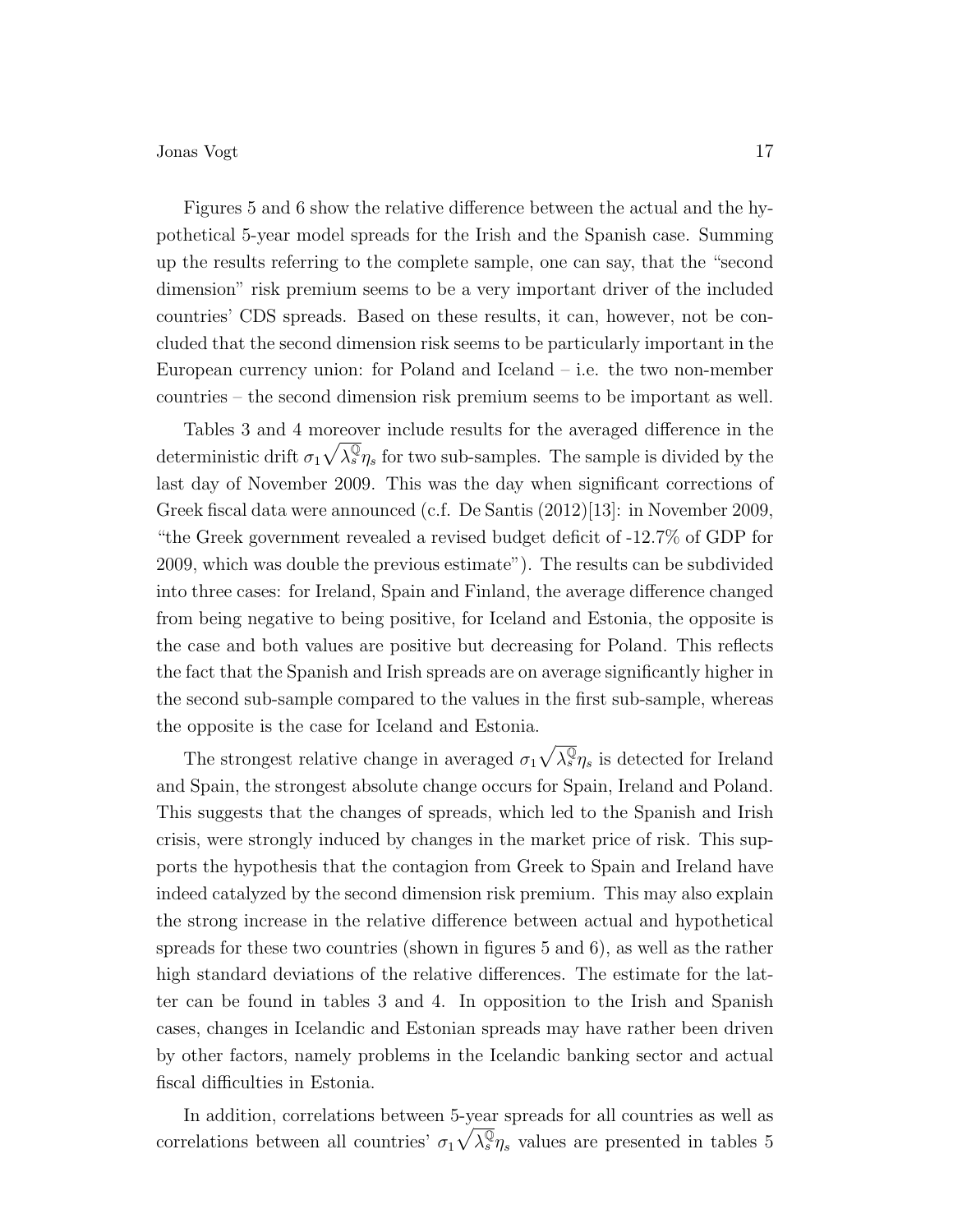and 7. The correlations of the Euro sovereigns' spreads are not always positive. For example, the correlations between Irish and Estonian spreads are distinctly negative. The correlations between Finland and the non-Euro country Poland or between Estonia and non-Euro country Iceland are in opposition to that the highest positive ones. Two further pairs which show a distinct positive correlation are Estonia and Poland as well as Spain and Finland. These results do not suggest that membership in the Euro currency area leads to stronger correlations between spreads per se and comply with the correlations between the changes in drift  $\sigma_1 \sqrt{\lambda_s^{\mathbb{Q}}} \eta_s$ .

The correlations of both figures have been calculated for both sub-samples. The difference between the respective correlations can be found in tables 6 and 8. The differences show that correlations between both spreads as well as the changes in drift decreased in all but two cases between the first and the second period. Only both figures' correlations between Ireland and Finland respectively Poland increased slightly. The strongest decreases in both figures' correlations were found for non-Euro country Iceland. The correlations between Spain and Ireland also decreased, but not as significantly as for country pairs including Iceland. The difference in correlation between changes in drift for the Spain and Ireland is particularly low.

The results for the change in spread correlations contradict the hypothesis that the outbreak of the Greek crisis lead to higher correlations between other European sovereigns' credit costs. The results regarding the change in the market price of second dimension risk contradict the hypothesis that the corrections of Greek fiscal balances lead to a stronger relation between the uncertainties regarding other European sovereigns' future default probabilities. For example, the correlation in Spanish and Irish changes in drift decreased slightly.

Figures 7 and 8 show the correlations between the Spanish and Irish  $\sigma_1\sqrt{\lambda_s^\mathbb{Q}}\eta_s$ values for a rolling window with widths of 40 respectively 100 days. These plots do also not support the hypothesis of changes in correlations between sovereigns' second dimension risk premiums due to the Greek fiscal information correction. It is instead remarkable that these correlations vary strongly over time and that there is no stable linear dependency between these two countries' market prices of second dimension risk.

Moreover, the spread values  $SP<sub>s</sub>(5)$  are associated with data for the CBOE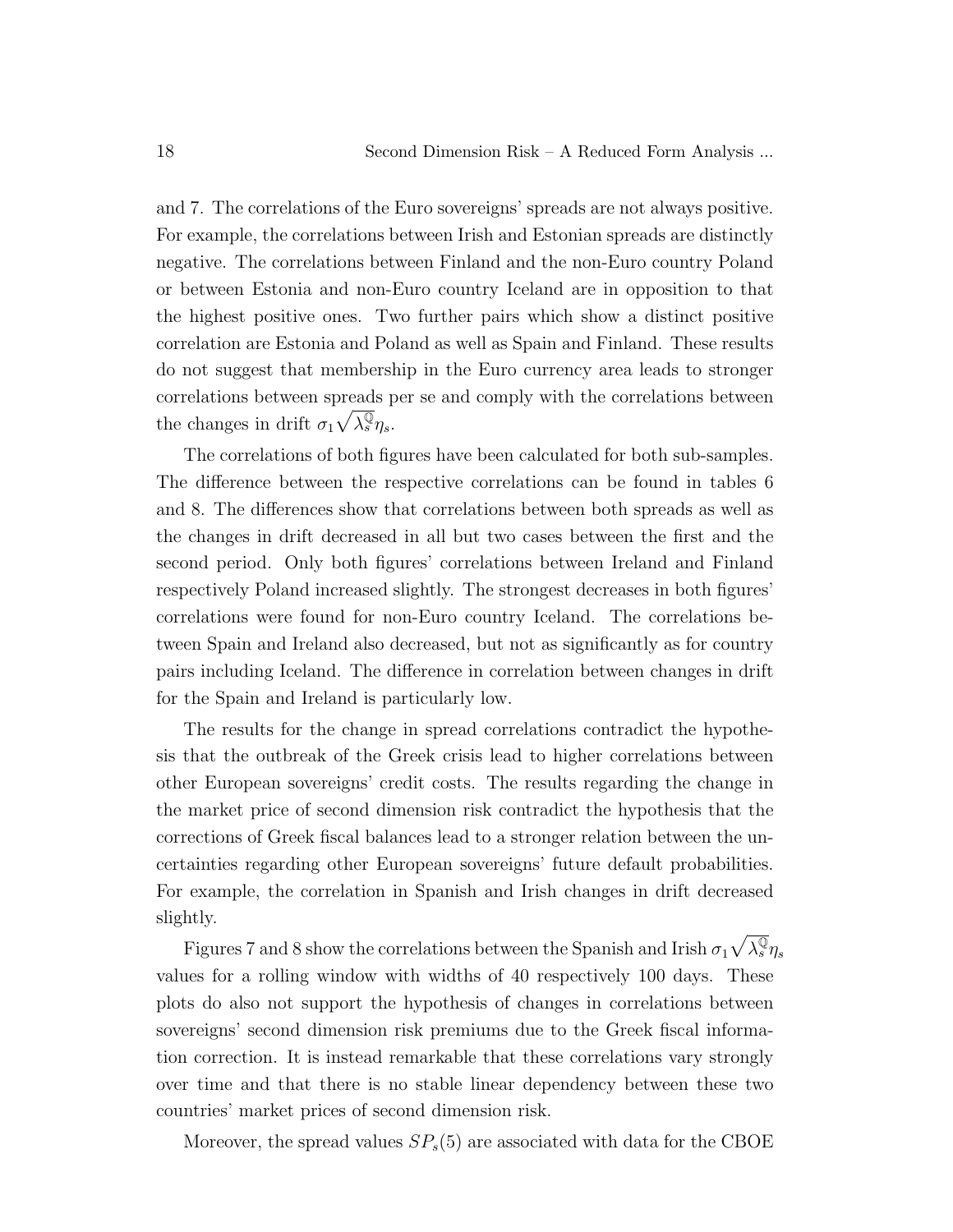volatility index "VIX", measuring implied volatility for the S&P 500 stock index. The VIX index is often used as an approximation for global financial market "nervousness". Table 9 simply contains the adjusted  $R^2$  values for the regressions of the 5 year CDS spread on the VIX index  $VIX_s$ :

$$
SP_s(5) = \beta_0 + \beta_1 VIX_s + \epsilon_s^{SP,VIX}.\tag{12}
$$

The adjusted  $R^2$  value for Iceland decreases strongly from the first part of the sample to the second. In other words, the linear relation between the global financial market nervousness indicator and the spreads has been significantly stronger during the times of distress. This result seems to reflect that the fiscal crisis in Iceland has mainly been induced by problems of Icelandic banks. The adjusted  $R^2$  values for Ireland and Spain are rather modest for both subsamples compared to the Icelandic value for the first sample part, suggesting a relatively weak linear relation between the VIX index and the respective market price of risk. The change in this value from the first to the second sample is, moreover, relatively small. In combination with the finding that the average difference in drift changes more strongly between the two subsamples for these two countries, this suggests that the global financial market nervousness may not have been a very important factor for the increases in Spanish and Irish spreads. These increases rather seem to be induced by an increase in the market price of second dimension risk. Moreover, the residuals from the regression of the difference of change in drift  $\sigma_1 \sqrt{\lambda_s^{\mathbb{Q}}} \eta_s$  on the VIX index are calculated:

$$
\sigma_1 \sqrt{\lambda_s^{\mathbb{Q}}} \eta_s = \beta_0 + \beta_1 V I X_s + \epsilon_s^{\sigma_1(\rho_0 + \rho_1 \lambda_s^{\mathbb{Q}}), V I X}
$$
\n(13)

The adjusted  $R^2$  values for that regression are presented in table 10. The values are similar to table 9. The residuals' correlations for the whole sample, respectively the difference in correlations between both sub-samples, are displayed in tables 11 and 12.

This correlation of the Irish and Spanish change in drift is still high after filtering the variation, which can be linearly explained by the VIX index. This suggests that the correlation between the market prices of risk is not induced by the simultaneous impact of the general global financial market nervousness. The correlation induced by changes in the market price of risk might instead be induced by simultaneous changes in the actual uncertainty regarding default intensities.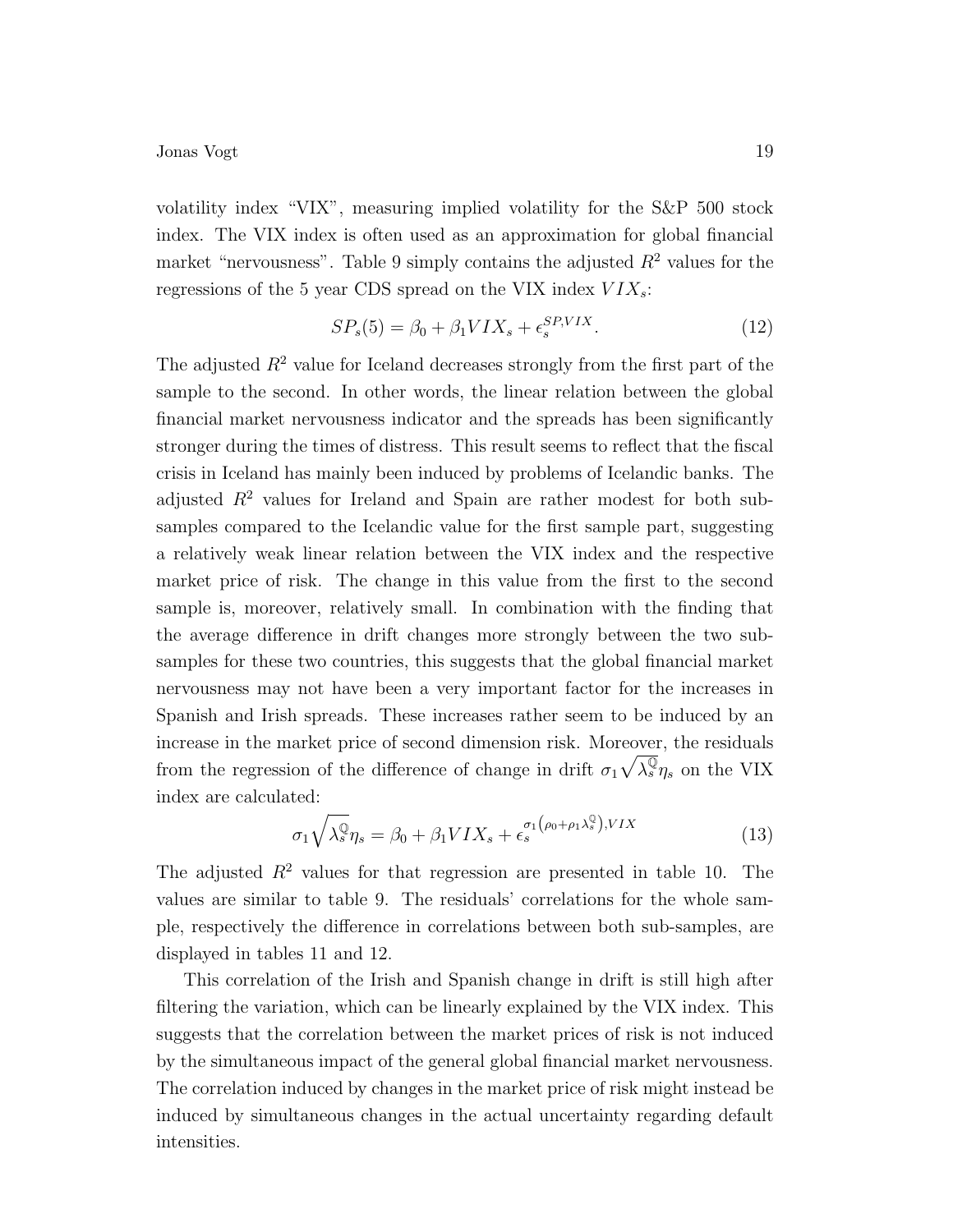Figure 9 shows the correlations between the Spanish and Irish residuals for a rolling window with widths of 40 days. These graphs do also not support the hypothesis that the Greek fiscal information correction has lead to changes in the linear dependency of market participants' second dimension risk perception for all other European sovereigns after the impact of global market nervousness is filtered out. It is, however, eye catching that the variation of these correlations is much weaker than the variation of the correlations between changes in drift, which are plotted in figures 7 and 8. This suggests that there might be  $$ independently from the Greek fiscal crisis – a stably strong linear dependency between the actual perception of these two countries' second dimension risk.

## 5 Concluding remarks

This article analyzes the relevance of the "second dimension" risk premium in the context of the European fiscal crisis. It is argued that second dimension risk may have been a crucial aspect for sovereign credit spreads in the context of this crisis and a reduced form credit risk model has been estimated to analyze the relevance of the second dimension risk premium in this context. The empirical results suggest that the second dimension risk premium is indeed an important driver for the credit spreads of the included Euro countries – this is however also the case for the countries, which are not members of the Euro currency area and are included in the sample. The results support moreover the hypothesis that – compared to the credit cost variations during the Icelandic and Estonian crises –the increase of the credit spreads of Spain and Ireland after the beginnings of the Greek crisis has been rather induced by the second dimension risk premium. A strong increase in the average market price of risk after the corrections of the Greek fiscal balances in both the Spanish and the Irish case suggests that the second dimension risk premium might have been in opposition to the other country pairs contagion catalysing for these two particularly troubled countries. The linear dependency between the uncertainty regarding both sovereigns' future default probability seems, moreover, to be strong. The empirical results do not support the hypothesis that the second dimension risk premium induced contagion among Euro countries in general or that the Greek fiscal balance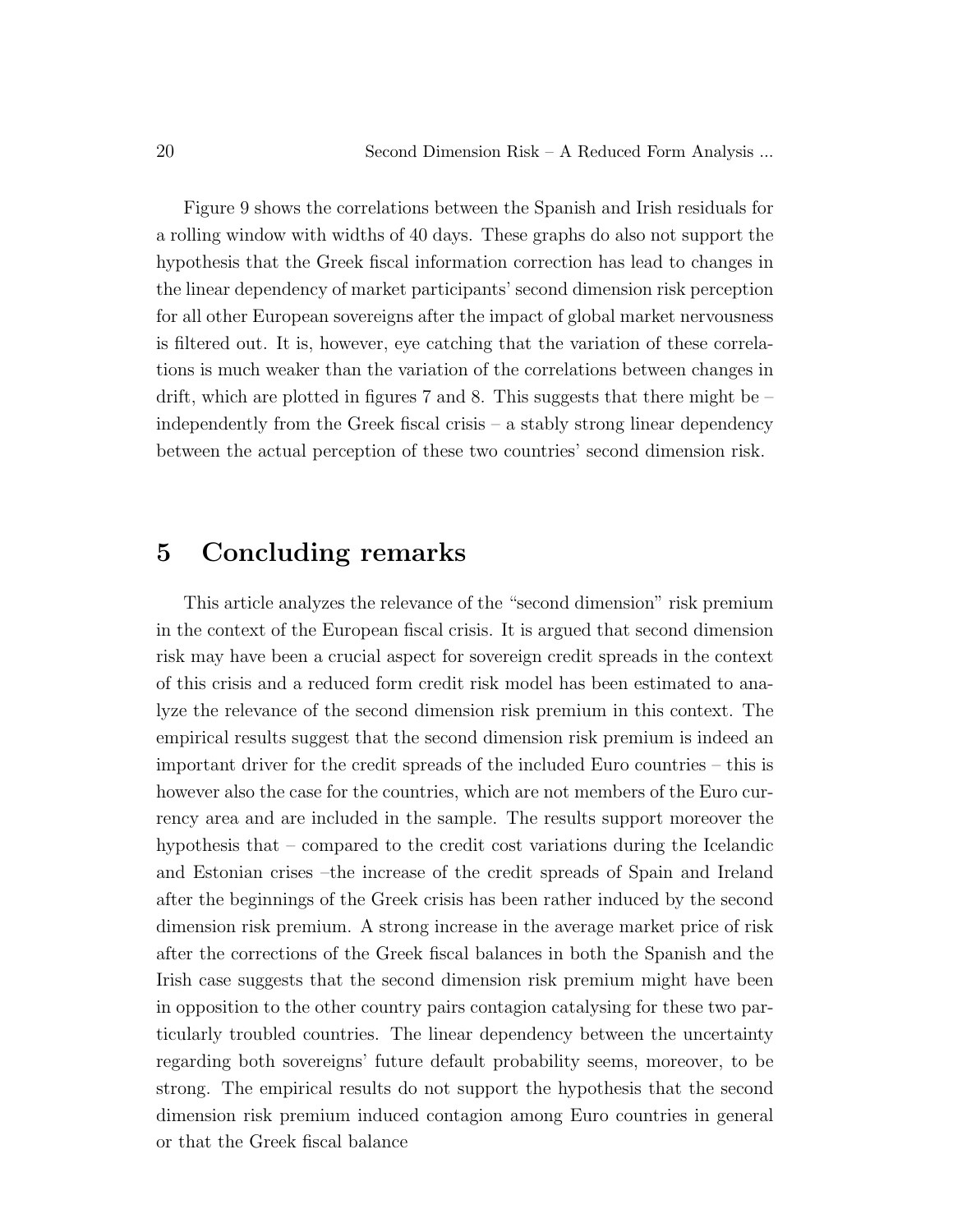Notation:

- Avg.  $\eta_s$ : Refers to the average value for  $\eta_s$  over the complete sample.
- Avg. diff. in drift: Average of  $\sigma_1 \sqrt{\lambda_{s_0}^{\mathbb{Q}}}$  $\mathcal{L}_{s_0}$ ,  $\eta_s$ . This refers to the difference in the deterministic drift under  $\hat{\mathbb{P}}$  compared to  $\hat{\mathbb{Q}}$ , i.e. a negative value characterizes a higher (i.e. more positive) deterministic drift under  $\hat{\mathbb{Q}}$ .
- Avg. rel. diff. in cond. exp. refers to the average relative difference in expectations of the intensity conditioned on the respective current value with a one day  $(1D)$  respectively  $(1Y)$  horizon (i.e.

$$
\frac{\mathbb{E}^{\widehat{\mathbb{Q}}}_{s_{0_{i}},\widehat{\mu}_{0}^{\widehat{0}},\widehat{\mu}_{1}^{\widehat{0}},\widehat{\sigma}_{1}}[\lambda_{s_{0_{i}}+1/360}^{\mathbb{Q}}]-\mathbb{E}^{\widehat{\mathbb{P}}}_{s_{0_{i}},\widehat{\mu}_{0}^{\widehat{0}},\widehat{\mu}_{1}^{\widehat{0}},\widehat{\sigma}_{1}}[\lambda_{s_{0_{i}}+1/360}^{\mathbb{Q}}] }{\mathbb{E}^{\widehat{\mathbb{P}}}_{s_{0_{i}},\widehat{\mu}_{0}^{\widehat{0}},\widehat{\mu}_{1}^{\widehat{0}},\widehat{\sigma}_{1}}[\lambda_{s_{0_{i}}+1/360}^{\mathbb{Q}}]} \newline \hspace*{1.5em}\mathbb{E}^{\widehat{\mathbb{Q}}}_{s_{0_{i}},\widehat{\mu}_{0}^{\widehat{0}},\widehat{\mu}_{1}^{\widehat{0}},\widehat{\sigma}_{1}}[\lambda_{s_{0_{i}}+1}^{\mathbb{Q}}]-\mathbb{E}^{\widehat{\mathbb{P}}}_{s_{0_{i}},\widehat{\mu}_{0}^{\widehat{0}},\widehat{\mu}_{1}^{\widehat{0}},\widehat{\sigma}_{1}}[\lambda_{s_{0_{i}}+1}^{\mathbb{Q}}]}^{\widehat{\mathbb{P}}}_{s_{0_{i}},\widehat{\mu}_{0}^{\widehat{0}},\widehat{\mu}_{1}^{\widehat{0}},\widehat{\sigma}_{1}}[\lambda_{s_{0_{i}}+1}^{\mathbb{Q}}]}),
$$

• Rel. diff. in model spreads refers to the relative deviation of the 5-year model spread with expectations calculated based on  $\widehat{\mathbb{Q}}$  (i.e.  $\widehat{SP}_{s_{0_i}}(5)$ ) from the 5-year model spread with expectations calculated based on  $\widehat{\mathbb{P}}$ . This means:  $\frac{average(\widehat{SP}_{s_{0_i}}(5)) - average(\widehat{SP}_{s}^{\mathbb{P}})}{score(\widehat{SP}_{s_{0_i}}(5)) - (5)}$  $s_{0i}^{\(M))}$ 

$$
\text{with } \widehat{SP}^{\widehat{\mathbb{P}}}_{s_{0_i}}(M) == \frac{\widehat{\operatorname{LR}}\left[\int_{s_{0_i}}^{s_{0_i}+M}ZB_{s_{0_i},s}^f\mathbb{E}^{\widehat{\mathbb{P}}}_{s_{0_i},\widehat{\mu}^{\widehat{\mathbb{P}}}_0,\widehat{\mu}^{\widehat{\mathbb{P}}}_1,\widehat{\sigma}_1}\left[\widehat{\lambda}^{\mathbb{Q}}_se^{-\int_{s_{0_i}}^{s_{0_i}}\widehat{\lambda}^{\mathbb{Q}}_u du}\vert \mathcal{F}_{2,s_{0_i}}\right]ds\right]}{\sum_{n=1}^{2M}\left(\mathbb{E}^{\widehat{\mathbb{P}}}_{s_{0_i},\widehat{\mu}^{\widehat{\mathbb{P}}}_0,\widehat{\mu}^{\widehat{\mathbb{P}}}_1,\widehat{\sigma}_1}\left[e^{-\int_{s_{0_i}}^{s_{0_i}+0.5n}\widehat{\lambda}^{\mathbb{Q}}_sds}\vert \mathcal{F}_{2,s_{0_i}}\right]ZB^f_{s_{0_i},s_{0_i}+0.5n}\right)}
$$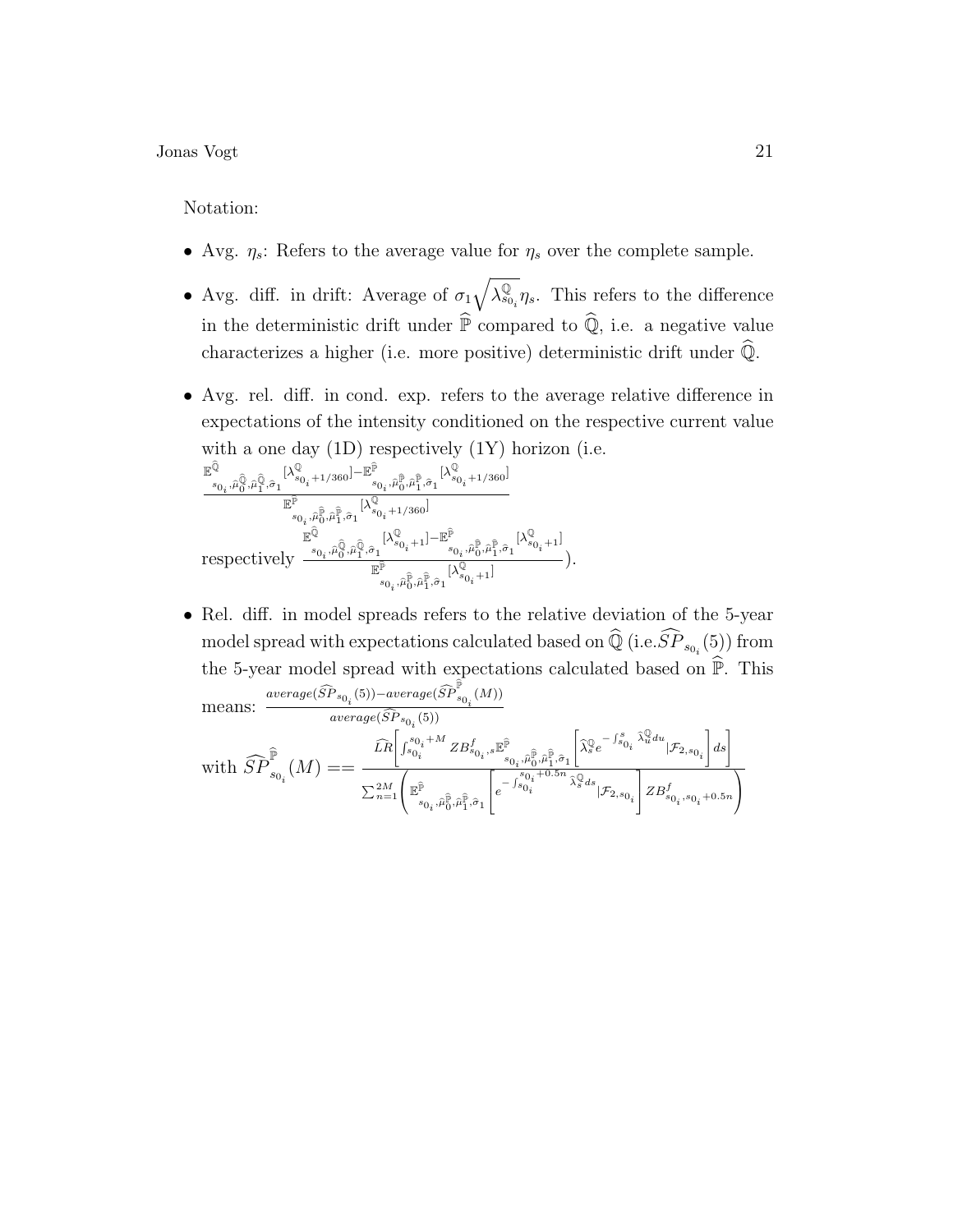

Figure 2: Expected intensities, conditioned on the actual estimated intensity realizations, Spain, horizon: 360 days



Figure 3: Actual and hypothetical 5-year model spreads, Poland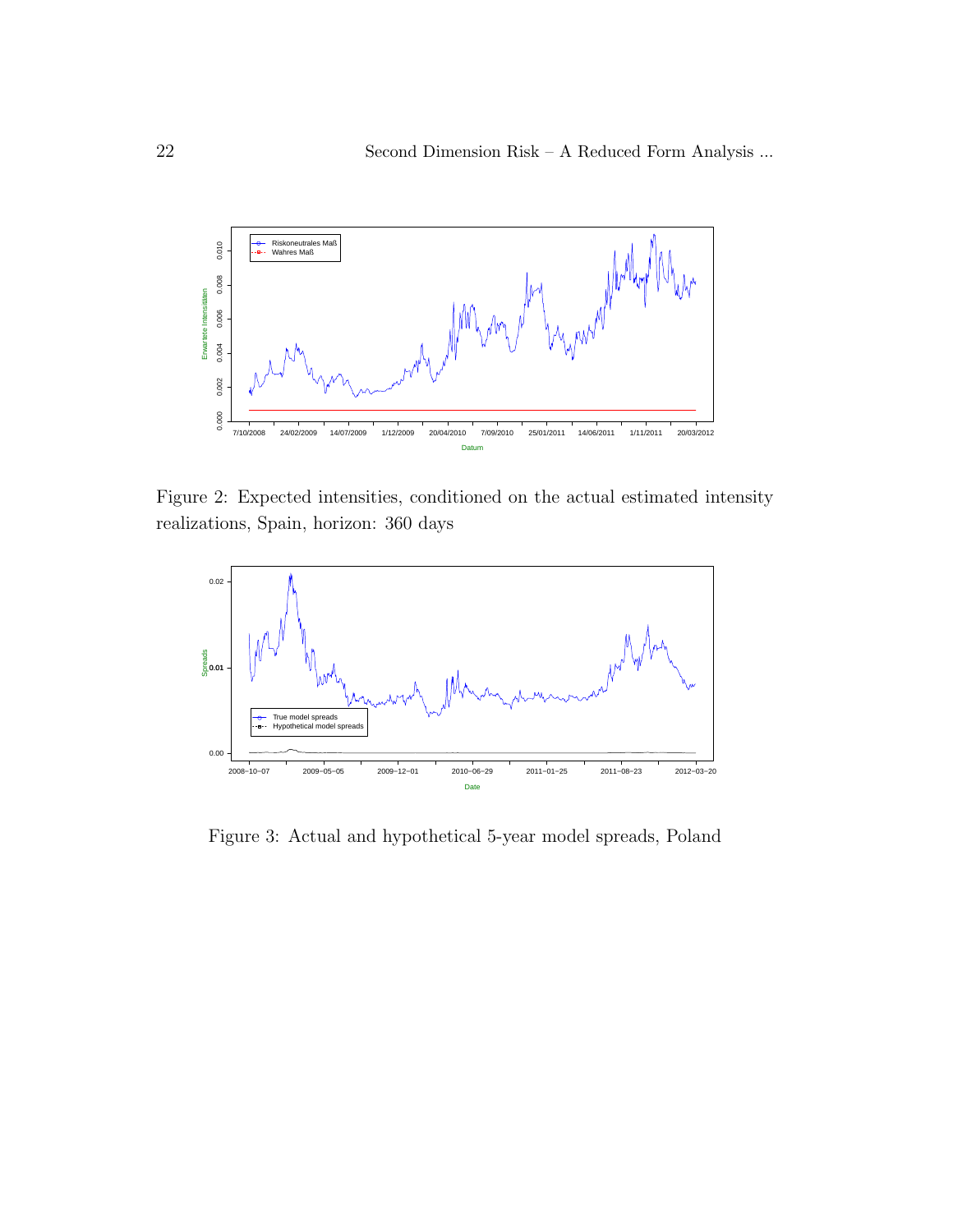

Figure 4: Actual and hypothetical 5-year model spreads, Ireland



Figure 5: Relative difference in actual and hypothetical model spreads, Ireland



Figure 6: Relative difference in actual and hypothetical model spreads, Spain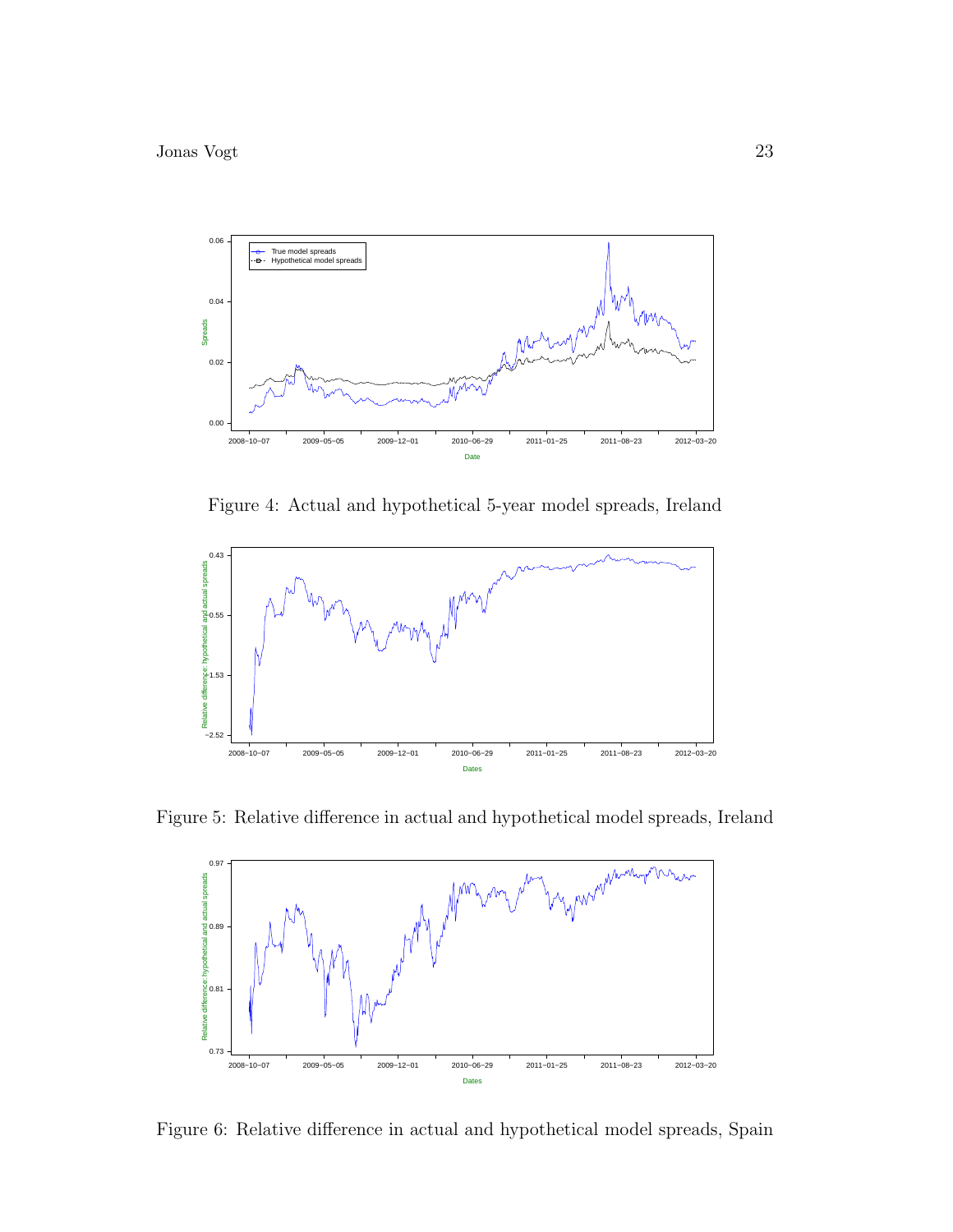

Figure 7: Corr. of Irish and Spanish changes in drift, (rolling window, 40 days)



Figure 8: Corr. of Irish and Spanish changes in drift, (100 days)



Figure 9: Corr. (40 days) of Irish and Spanish residuals, (change of drift on VIX equation 13)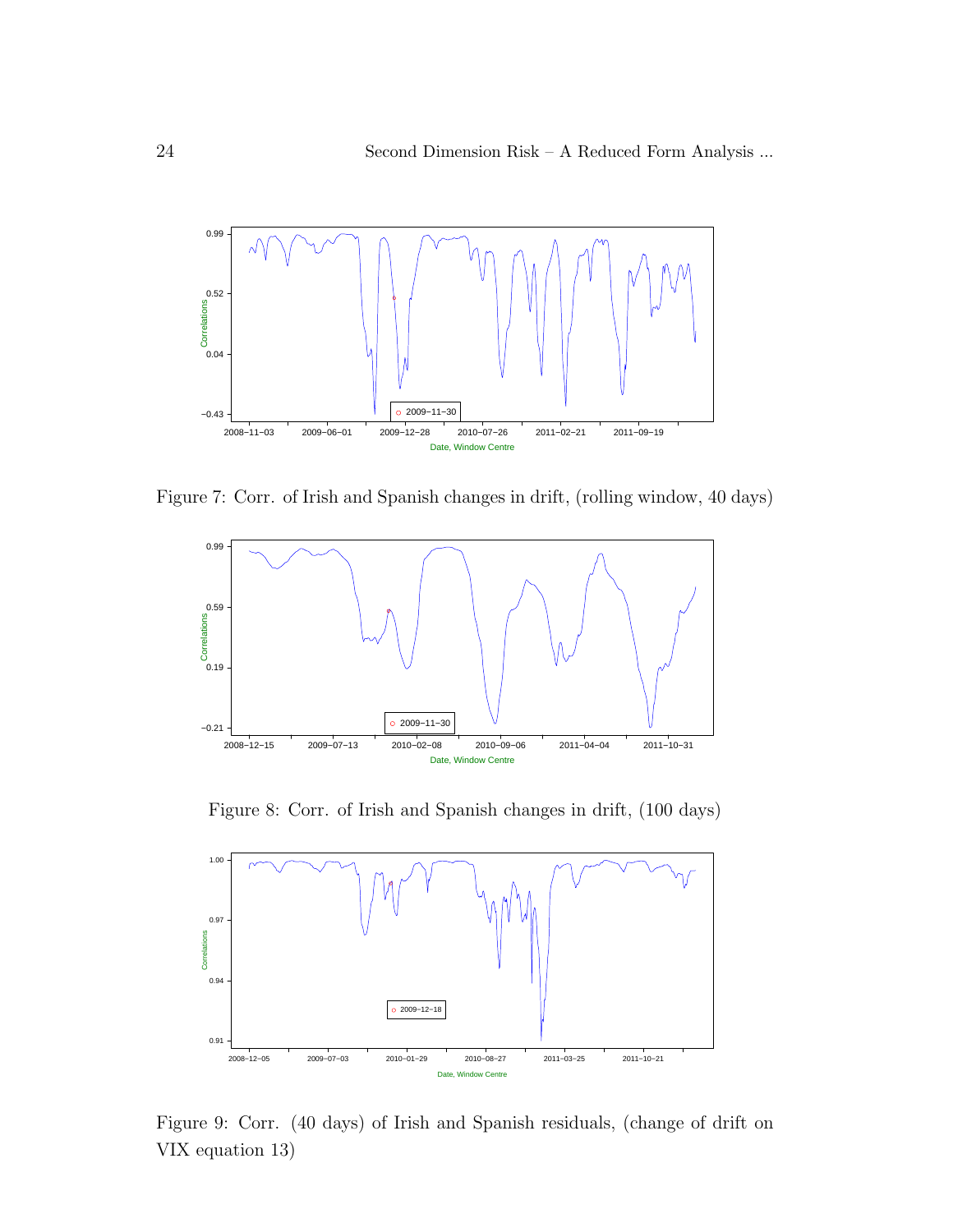|         | Ireland | Finland Poland Iceland Estonia |      |         |         | Spain   |
|---------|---------|--------------------------------|------|---------|---------|---------|
| Ireland |         | 0.55                           | 0.18 | $-0.59$ | $-0.42$ | 0.68    |
| Finland | 0.55    |                                | 0.83 | 0.13    | 0.32    | 0.58    |
| Poland  | 0.18    | 0.83                           |      | 0.54    | 0.72    | 0.24    |
| Iceland | $-0.59$ | 0.13                           | 0.54 |         | 0.93    | $-0.49$ |
| Estonia | $-0.42$ | 0.32                           | 0.72 | 0.93    |         | $-0.39$ |
| Spain   | 0.68    | 0.58                           | 0.24 | $-0.49$ | $-0.39$ |         |

Table 5: Correlations of spreads

Table 6: Difference in correlations of spreads pre  $11/2009$  vs post  $11/2009$ 

|         | Ireland | Finland |         | Poland Iceland | Estonia | Spain |
|---------|---------|---------|---------|----------------|---------|-------|
| Ireland |         | $-0.11$ | $-0.04$ | 1.13           | 0.57    | 0.38  |
| Finland | $-0.11$ |         | 0.04    | 1.23           | 0.43    | 0.05  |
| Poland  | $-0.04$ | 0.04    |         | 1.14           | 0.35    | 0.07  |
| Iceland | 1.13    | 1.23    | 1.14    |                | 0.51    | 1.06  |
| Estonia | 0.57    | 0.43    | 0.35    | 0.51           |         | 0.45  |
| Spain   | 0.38    | 0.05    | 0.07    | 1.06           | 0.45    |       |

| Table 7: Correlations $\sigma_1 \sqrt{\lambda_s^{\mathbb{Q}}} \eta_s$ |         |         |                |         |         |         |
|-----------------------------------------------------------------------|---------|---------|----------------|---------|---------|---------|
|                                                                       | Ireland | Finland | Poland Iceland |         | Estonia | Spain   |
| Ireland                                                               |         | 0.54    | 0.04           | $-0.58$ | $-0.33$ | 0.84    |
| Finland                                                               | 0.54    |         | 0.65           | 0.14    | 0.39    | 0.59    |
| Poland                                                                | 0.04    | 0.65    |                | 0.49    | 0.8     | 0.05    |
| Iceland                                                               | $-0.58$ | 0.14    | 0.49           |         | 0.87    | $-0.59$ |
| Estonia                                                               | $-0.33$ | 0.39    | 0.8            | 0.87    |         | $-0.37$ |
| Spain                                                                 | 0.84    | 0.59    | 0.05           | $-0.59$ | $-0.37$ |         |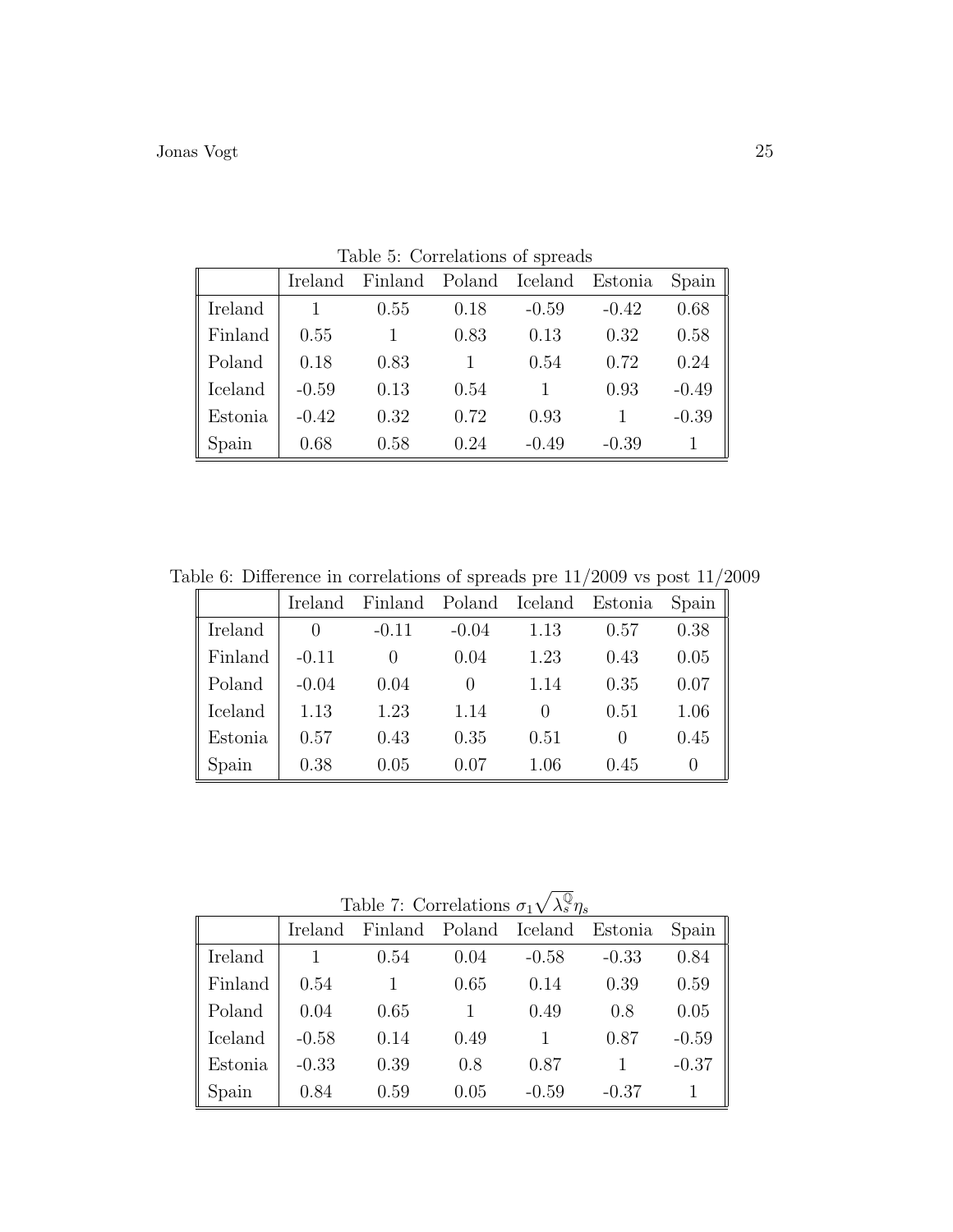|         | Ireland | Finland | Poland Iceland |      | Estonia | Spain   |
|---------|---------|---------|----------------|------|---------|---------|
| Ireland |         | $-0.07$ | $-0.01$        | 1.17 | 0.68    | 0.13    |
| Finland | $-0.07$ |         | $-0.06$        | 1.22 | 0.45    | $-0.01$ |
| Poland  | $-0.01$ | $-0.06$ |                | 0.81 | 0.3     | 0.01    |
| Iceland | 1.17    | 1.22    | 0.81           |      | 0.39    | 1.25    |
| Estonia | 0.68    | 0.45    | 0.3            | 0.39 |         | 0.64    |
| Spain   | 0.13    | $-0.01$ | 0.01           | 1.25 | 0.64    |         |

Table 8: Difference in correlations of  $\sigma_1 \sqrt{\lambda_s^{\mathbb{Q}}} \eta_s$  pre 11/2009 vs post 11/2009

Table 9: adjusted  $R^2$  regression 12

|         | complete sample | first sample           | snd. sample            |
|---------|-----------------|------------------------|------------------------|
| Ireland | 0.04            | $-0.78 \times 10^{-3}$ | 0.08                   |
| Finland | 0.16            | 0.4                    | 0.19                   |
| Poland  | 0.49            | 0.49                   | 0.33                   |
| Iceland | 0.56            | 0.7                    | $-1.64 \times 10^{-3}$ |
| Estonia | 0.62            | 0.63                   | 0.18                   |
| Spain   | 0.01            | 0.15                   | 0.21                   |

Table 10: adjusted  $R^2$  regression 13

|         |                 | $\check{ }$          |                        |
|---------|-----------------|----------------------|------------------------|
|         | complete sample | first sample         | snd. sample            |
| Ireland | 0.04            | $1.6 \times 10^{-3}$ | 0.06                   |
| Finland | 0.16            | 0.4                  | 0.19                   |
| Poland  | 0.3             | 0.22                 | 0.29                   |
| Iceland | 0.56            | 0.71                 | $-1.66 \times 10^{-3}$ |
| Estonia | 0.56            | 0.5                  | 0.17                   |
| Spain   | 0.05            | 0.17                 | 0.12                   |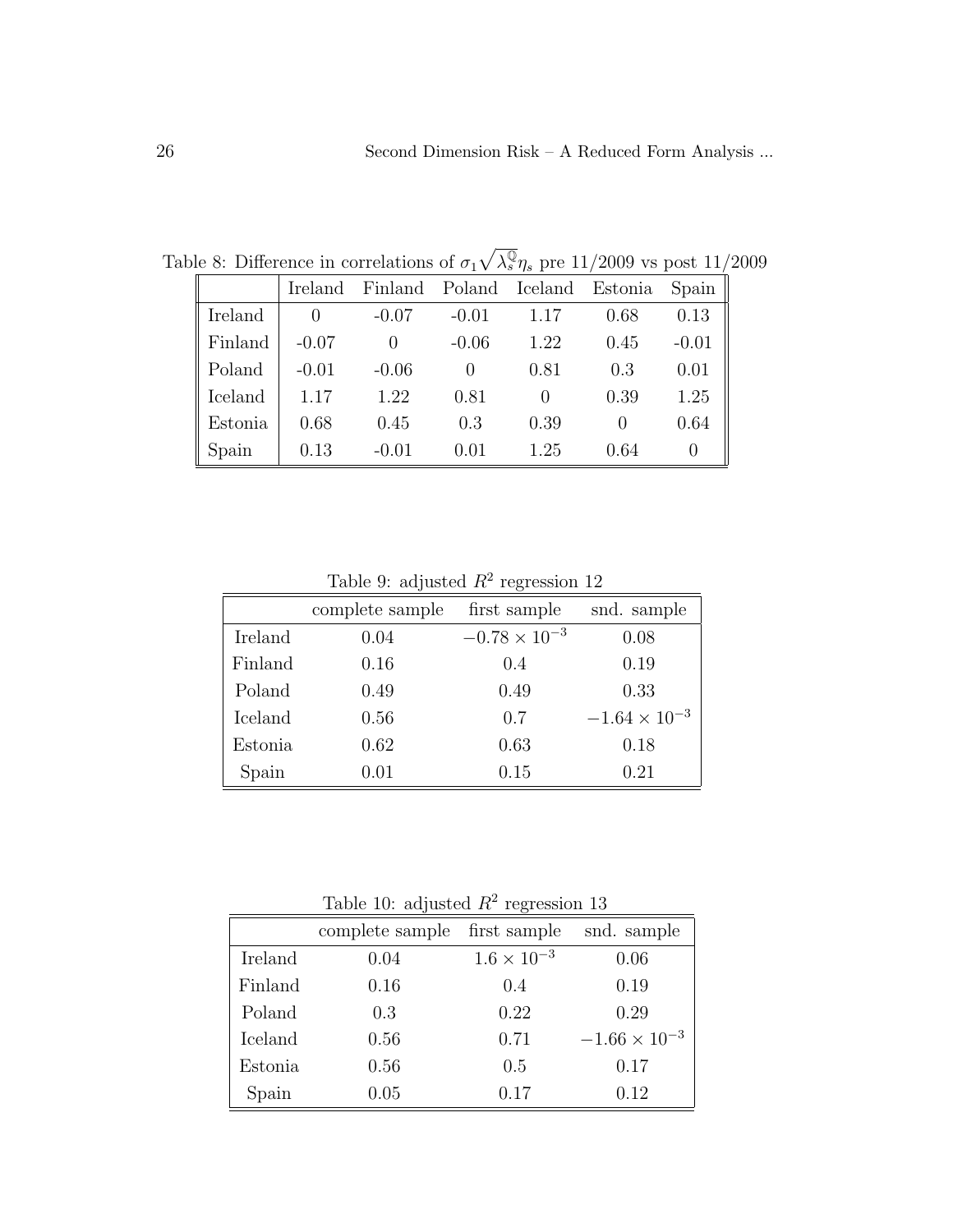Table 11: Correlations  $\epsilon_s^{\sigma_1(\rho_0+\rho_1\lambda_s^0),VIX}$ 

|         | Ireland | Finland Poland Iceland Estonia |      |         |         | Spain   |
|---------|---------|--------------------------------|------|---------|---------|---------|
| Ireland |         | (0.7)                          | 0.19 | $-0.65$ | $-0.27$ | 0.83    |
| Finland | 0.7     |                                | 0.56 | $-0.28$ | 0.15    | 0.75    |
| Poland  | 0.19    | 0.56                           |      | 0.15    | 0.71    | 0.2     |
| Iceland | $-0.65$ | $-0.28$                        | 0.15 |         | 0.69    | $-0.66$ |
| Estonia | $-0.27$ | 0.15                           | 0.71 | 0.69    |         | $-0.33$ |
| Spain   | 0.83    | 0.75                           | 0.2  | $-0.66$ | $-0.33$ |         |

Table 12: Correlations  $\epsilon_s^{\sigma_1(\rho_0+\rho_1\lambda_s^{\mathbb{Q}}),VIX}$  Period 1 - Period 2

| <b>Table 12. Correlations to</b> |                  |          | 1 GHOU 1 - 1 GHOU 2 |                                |                  |          |
|----------------------------------|------------------|----------|---------------------|--------------------------------|------------------|----------|
|                                  | Ireland          |          |                     | Finland Poland Iceland Estonia |                  | Spain    |
| Ireland                          | $\left( \right)$ | 0.01     | 0.13                | 1.14                           | 0.95             | 0.19     |
| Finland                          | 0.01             | $\theta$ | 0.06                | 1.04                           | 0.99             | $-0.15$  |
| Poland                           | 0.13             | 0.06     | $\left( \right)$    | 0.2                            | 0.46             | 0.05     |
| Iceland                          | 1.14             | 1.04     | 0.2                 | $\left( \right)$               | $-0.31$          | 1.01     |
| Estonia                          | 0.95             | 0.99     | 0.46                | $-0.31$                        | $\left( \right)$ | 0.94     |
| Spain                            | 0.19             | $-0.15$  | 0.05                | 1.01                           | 0.94             | $\theta$ |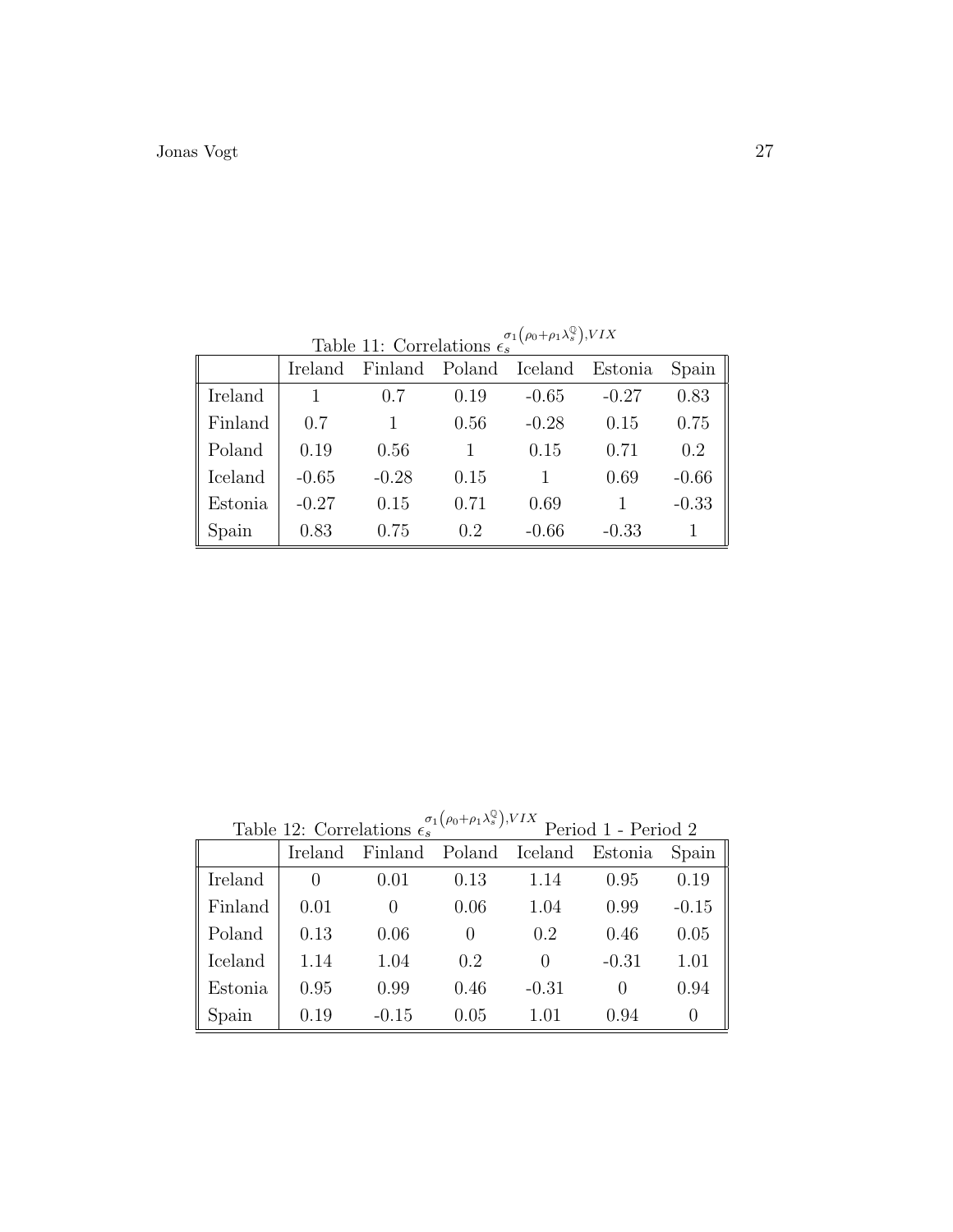## References

- [1] Pan, Jun and Singleton, Kenneth J.,Default and Recovery Implicit in the Term Structure of Sovereign CDS Spreads, *Journal of Finance*, **63** (5), (2008), 2345-2384.
- [2] Kaminsky, G.L. and Reinhart, C.M., Financial markets in times of distress Journal of Development Economics,69, (2), (2002), 451-470.
- [3] Kaminsky, G.L. and Reinhart, C.M., Financial markets in times of distress Journal of Development Economics,69, (2), (2002), 451-470.
- [4] Longstaff, Francis A. and Mithal, Sanjay and Neis, Eric, Corporate Yield Spreads: Default Risk or Liquidity? New Evidence from the Credit Default Swap Market, *Journal of Finance*,  $\mathbf{L}\mathbf{X}$ , (5), (2005), 2213-2257.
- [5] Favero, C.A. and Pagano, M. and von Thadden, E.-L., How does liquidity affect government bond yields?, Journal of Financial and Quantitative Analysis, 45, (2010), 107-134.
- [6] Zhou, Hao and Wang, Hao and Zhou, Yi, Credit Default Swap Spreads and Variance Risk Premia, Journal of Banking and Finance, 37, (2013), 3733-3746.
- [7] Baek, In-Mee and Bandopadhyaya, Arindam and Du, Chan, Determinants of market-assessed sovereign risk: Economic fundamentals or market risk appetite?, Journal of International Money and Finance,  $24$ ,  $(4)$ ,  $(2005)$ , 533-548.
- [8] Barry Eichengreen and Ashoka Mody, What Explains Changing Spreads on Emerging Market Debt? Capital Flows and the Emerging Economies: Theory, Evidence, and Controversies National Bureau of Economic Research, Inc, 2000.
- [9] Eli M Remolona and Michela Scatigna and Eliza Wu, The dynamic pricing of sovereign risk in emerging markets: fundamentals and risk aversion, The Journal of Fixed Income, 17, (2008), 57-71.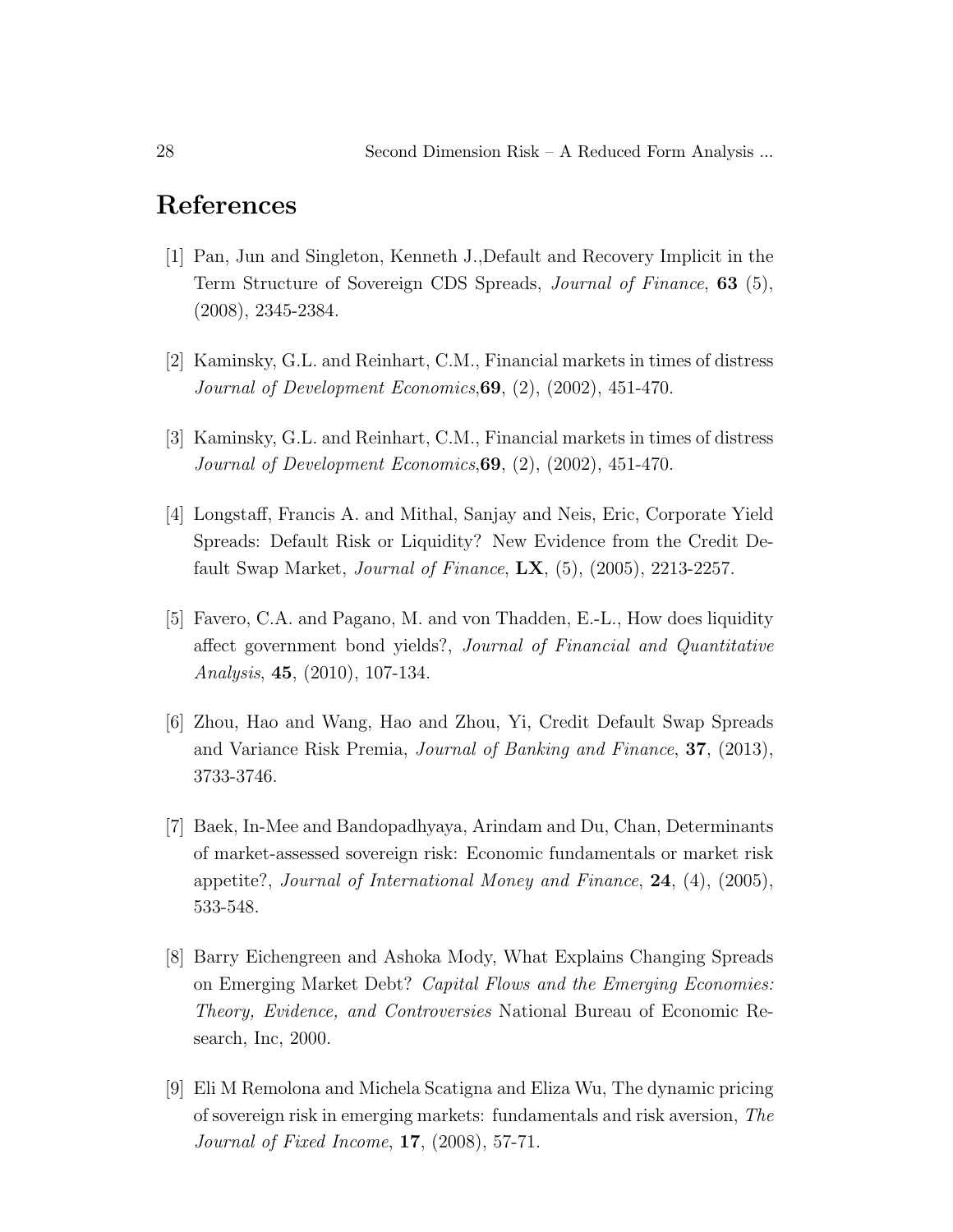- [10] Geyer, Alois and Kossmeier, Stephan and Pichler, Stefan, Measuring Systematic Risk in EMU Government Yield Spreads, Review of Finance, 8, (2008), 171-197.
- [11] Mauro, Paolo and Sussman, Nathan and Yafeh, Yishay, Emerging Market Spreads: Then Versus Now, The Quarterly Journal of Economics, 17, (2002), 695-733.
- [12] Alper, C. Emre and Forni,Lorenzo and Gerard, Marc, Pricing of Sovereign Credit Risk: Evidence from Advanced Economies During the Financial Crisis IMF Working Paper Series, 12(24), (2012).
- [13] De Santis, R. A., The Euro area, sovereign debt crisis, safe haven, credit rating agencies and the spread of the fever from Greece, Ireland and Portugal, ECB Working Paper Series, 1419, (2012).
- [14] Ejsing, Jacob and Lemke, Wolfgang, The Janus-headed salvation: Sovereign and bank credit risk premia during 2008-2009, *Economics Letters*, **110**, (1), (2011), 28-31.
- [15] Lando, David, On Cox Processes and Credit Risky Securities, Review of Derivatives Research, 2, (1998), 99-120.
- [16] Longstaff, Francis A. and Pan, Jun and Pedersen, Lasse Heje and Singleton, Kenneth J., How Sovereign Is Sovereign Credit Risk?, American Economic Journal: Macroeconomics, 3(2), (2011), 75-103.
- [17] Cheridito, Patrick and Filipovic, Damir and Kimmel, Robert L., Market price of risk specifications for affine models: Theory and evidence, Journal of Financial Economics, 83(1), (2007), 123-170.
- [18] Gregory R. Duffee, Term Premia and Interest Rate Forecasts in Affine Models, Journal of Finance, 57(1), (2002), 405-443.
- [19] Duffee, Gregory R, Estimating the Price of Default Risk, Review of Financial Studies,  $12(1)$ , (1999), 197-226.
- [20] Duffie, D. and Pedersen L. and Singleton K., Modeling credit spreads on sovereign debt: A case study of Russian bonds, *Journal of Finance*, **55**, (2003), 119-159.